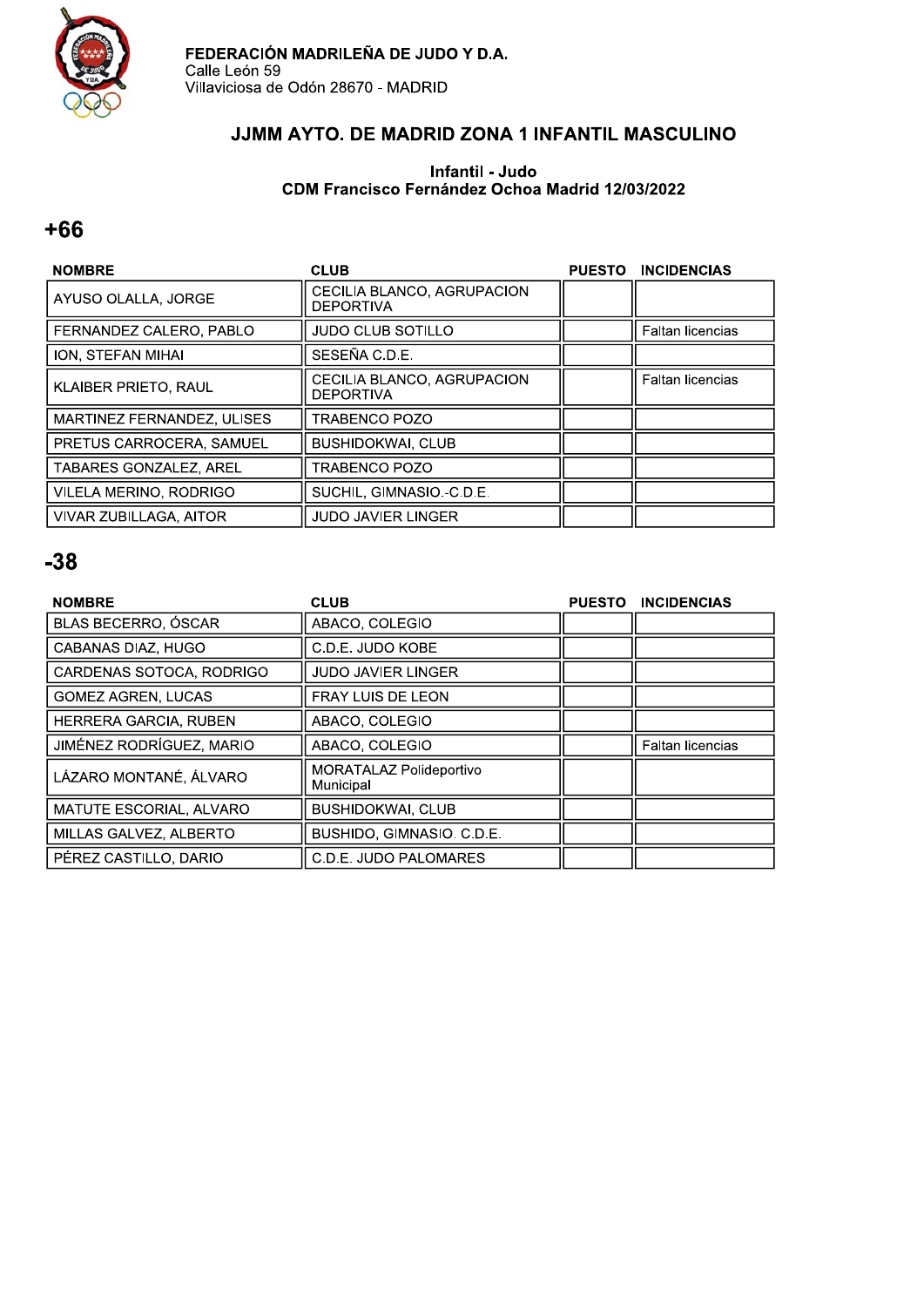

| <b>NOMBRE</b>                         | <b>CLUB</b>                                  | <b>PUESTO</b> | <b>INCIDENCIAS</b> |
|---------------------------------------|----------------------------------------------|---------------|--------------------|
| <b>AZNAR FIORI, MARCOS</b>            | SUCHIL, GIMNASIO.-C.D.E.                     |               |                    |
| <b>BARRAL SANCHEZ, ALBERTO</b>        | JUDO JAVIER LINGER                           |               |                    |
| BARRENA BERMEJO, RAFAEL               | <b>BUDOKAN, CLUB</b>                         |               |                    |
| CABALLERO LOPEZ, SERGIO               | SUCHIL, GIMNASIO.-C.D.E.                     |               |                    |
| CANOVAS DIEZ, PEDRO                   | SUCHIL, GIMNASIO.-C.D.E.                     |               |                    |
| CARDENAS SOTOCA, JORGE                | <b>JUDO JAVIER LINGER</b>                    |               |                    |
| CASTAÑO ALCALDE,<br><b>ALEJANDRO</b>  | SUCHIL, GIMNASIO.-C.D.E.                     |               |                    |
| DE BENITO PRECIADO, DIEGO             | NTRA, SRA, CONSOLACION<br>COL.               |               |                    |
| DOMINGO CASTELLANOS,<br><b>MIGUEL</b> | NTRA. SRA. CONSOLACION<br>COL.               |               |                    |
| FIGUEROL GARCIA, GONZALO              | EL VALLE, CLUB DEPORTIVO<br><b>ELEMENTAL</b> |               |                    |
| <b>GARCIA ANDRES, GORKA</b>           | KIOFU, CLUB                                  |               |                    |
| GARCÍA GUTIÉRREZ, DANIEL              | ABACO, COLEGIO                               |               |                    |
| <b>GOMEZ RUBIO, PABLO</b>             | ABACO, COLEGIO                               |               |                    |
| MIGUELEZ DE SALAS, JAVIER             | SUCHIL, GIMNASIO.-C.D.E.                     |               |                    |
| NEGRO BLANCO, RICARDO                 | SUCHIL, GIMNASIO.-C.D.E.                     |               |                    |
| OSUNA NIETO, ADRIÁN                   | C.D.E. JUAN DE LA<br>CIERVA/ESPINILLO        |               |                    |
| PEREZ MOLLERO, HUGO                   | EL VALLE, CLUB DEPORTIVO<br><b>ELEMENTAL</b> |               |                    |
| PRADO MARTINEZ, ALVARO                | <b>TRABENCO POZO</b>                         |               |                    |
| QUINTANILLA MARTIN, FELIPE            | SESEÑA C.D.E.                                |               |                    |
| SACRISTÁN GARCÍA,<br><b>ADRIÁN</b>    | C.D.E. JUDO PALOMARES                        |               |                    |
| SANCHEZ NOGUEIRA, RUBEN               | ABACO, COLEGIO                               |               |                    |
| SERRANO OLIVARES, RUBÉN               | SUCHIL, GIMNASIO.-C.D.E.                     |               |                    |
| VIDAL ARTHURS, IVAN                   | SUCHIL, GIMNASIO.-C.D.E.                     |               |                    |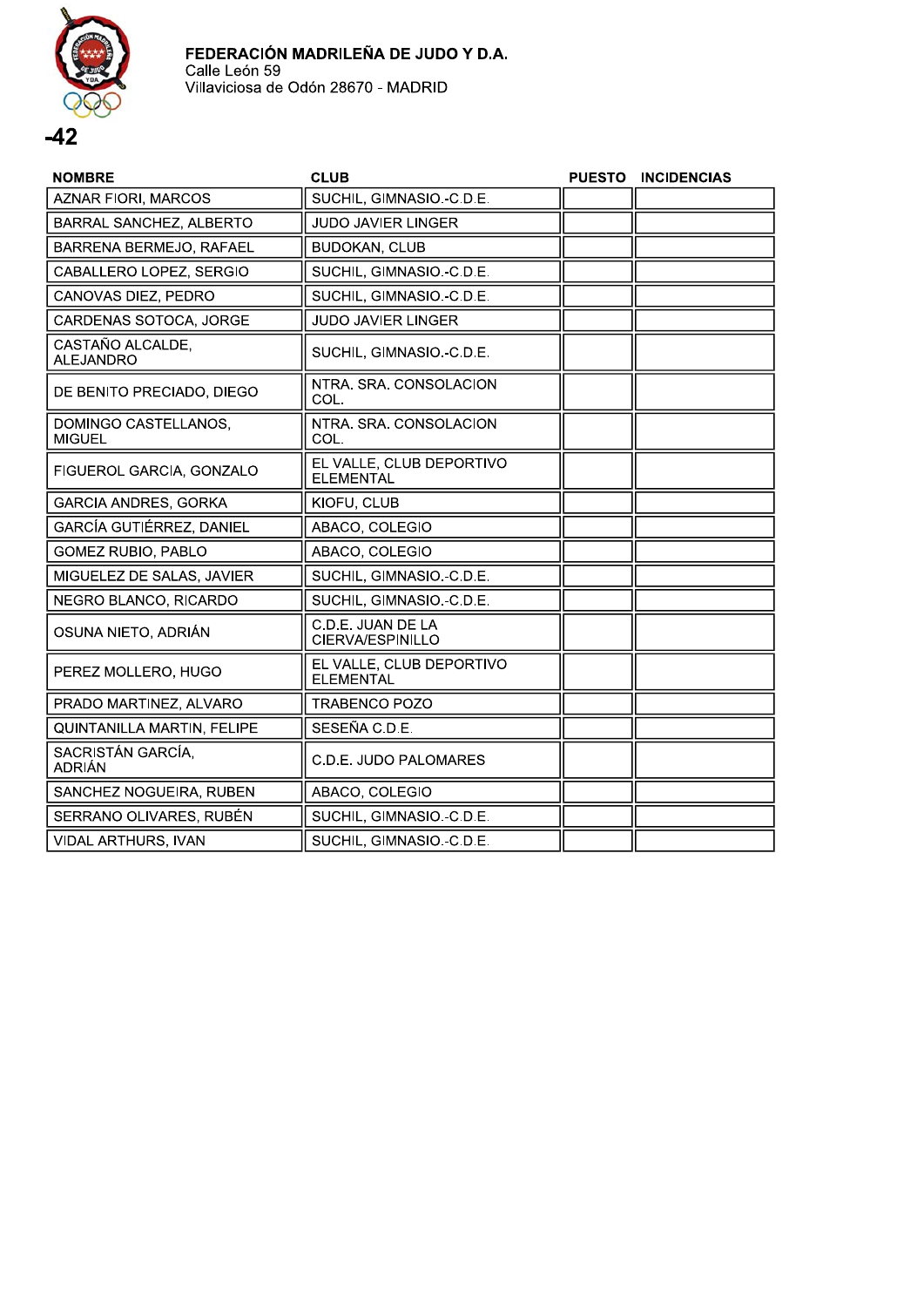

.46

#### **NOMBRE CLUB** PUESTO INCIDENCIAS **AGUADO LEAL, JORGE C.D.E. JUDO PALOMARES** LA DEHESA, SAD CDSL BARUTELL GONZALEZ, RAMON BENITO HERNANDEZ, ANGEL **BUSHIDOKWAI, CLUB BUSHIDOKWAI, CLUB CONDE ESTEBAN, JORGE** FERNANDEZ FERNANDEZ, CASTILLA, CLUB **SERGIO** INMACULADA CONCEPCION. GUTIÉRREZ MANZANO, JORGE COLEGIO JAMBRINA GONZALEZ, JULIO **JUDO CLUB SOTILLO** JIMÉNEZ ROMERO, DARIO ABACO, COLEGIO **C.D.E. JUDO PALOMARES** LEVYTSKYY, ANDRIY LOPEZ PASCUAL, VICTOR ABACO, COLEGIO MANJON JURASZEK, MAREK C.D.E. JUDO KOBE MOLINERO GONZALEZ, MATEO RODAE, CLUB DEPORTIVO C.D.E. JUDO PALOMARES MORA LOBO, PABLO MORENO CASTELLANOS, TAMURA, CLUB DEPORTIVO LORENZO BENJAMÍN EL VALLE, CLUB DEPORTIVO PLAZA GONZALEZ, PABLO **ELEMENTAL** POLO ARACIL, DANIEL C.D.E. JUDO PALOMARES ROBLEDANO CASTELLANOS, **JUDO JAVIER LINGER DANIEL** C.D.E. JUAN DE LA SILES HERNÁNDEZ, JORGE CIERVA/ESPINILLO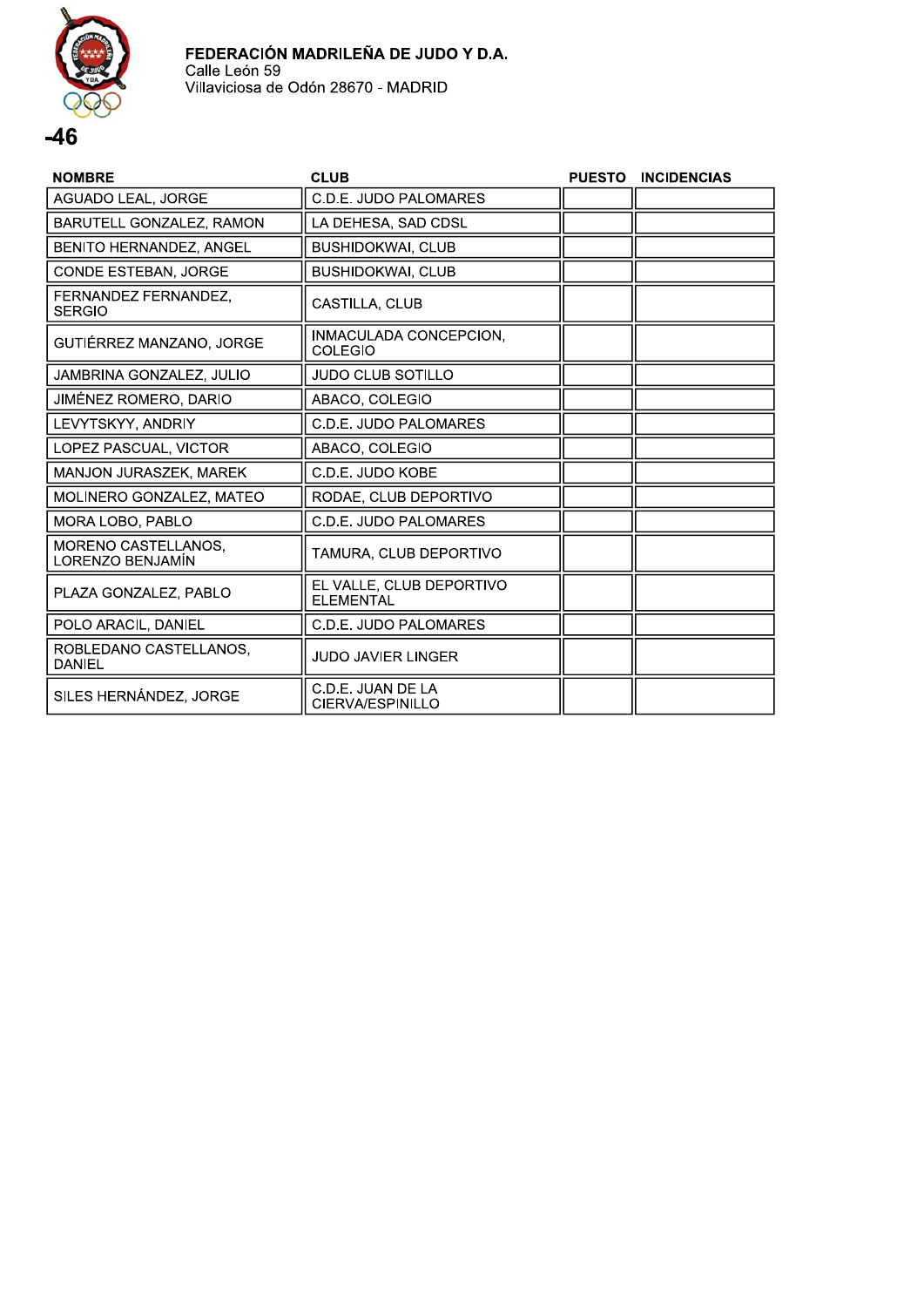

| <b>NOMBRE</b>                           | <b>CLUB</b>                                    | <b>PUESTO</b> | <b>INCIDENCIAS</b> |
|-----------------------------------------|------------------------------------------------|---------------|--------------------|
| AYUSO OLALLA, HUGO                      | CECILIA BLANCO, AGRUPACION<br><b>DEPORTIVA</b> |               |                    |
| BERMUDEZ GOMEZ, IVAN                    | ALAMEDA DE OSUNA, COLEGIO.<br>C.D.             |               |                    |
| BERROCAL DHULST, DAMIÁN                 | <b>JUDO CLUB HABANA</b>                        |               |                    |
| CALDERON GARCIA, JOSE                   | TENDO, GIMNASIO                                |               | Faltan licencias   |
| CAPRAR ARANA, MIHAI                     | OKAMI, C.D.E (Colegio<br>Santa Rita)           |               |                    |
| DE LA IGLESIA SANCHEZ,<br>GONZALO       | ALAMEDA DE OSUNA, COLEGIO.<br>C.D.             |               |                    |
| DIAZ AYUSO, OSCAR                       | C.D.E. JUAN DE LA<br>CIERVA/ESPINILLO          |               |                    |
| DOMINGUEZ FLORES, IKER                  | CASTILLA, CLUB                                 |               |                    |
| FERRO FUENTES, ADRIAN                   | NTRA, SRA, CONSOLACION<br>COL.                 |               |                    |
| <b>GARCIA TENA, DIEGO</b>               | ABACO, COLEGIO                                 |               |                    |
| GONZALEZ CARRERA, ÁNGEL                 | EL VALLE, CLUB DEPORTIVO<br><b>ELEMENTAL</b>   |               |                    |
| GONZALEZ HERNANDEZ, OSCAR               | CASTILLA, CLUB                                 |               |                    |
| GUTIERREZ MARTIN-LARA,<br><b>ALVARO</b> | <b>JUDO CLUB SOTILLO</b>                       |               |                    |
| PINTO MIGUEL, HUGO                      | <b>JUDO JAVIER LINGER</b>                      |               |                    |
| PRIETO DELGADO, JAVIER                  | SUCHIL, GIMNASIO.-C.D.E.                       |               |                    |
| ROSADO LOPEZ, ADRIAN                    | <b>TRABENCO POZO</b>                           |               |                    |
| SANCHEZ STAN, JULIO                     | BUSHIDO, GIMNASIO. C.D.E.                      |               |                    |
| TIMOFEEV, DANIEL SERGEEV                | TRABENCO POZO                                  |               |                    |
| TRECENO HUERTA, DANIEL                  | C.D.E. JUDO PALOMARES                          |               |                    |
| ZUNDA VERA, MATEO                       | TAMURA, CLUB DEPORTIVO                         |               |                    |

| <b>NOMBRE</b>                  | <b>CLUB</b>                          | <b>PUESTO</b> | <b>INCIDENCIAS</b> |
|--------------------------------|--------------------------------------|---------------|--------------------|
| ALCARAZ CAMPOS, MADDOX         | <b>BUDOKAN, CLUB</b>                 |               |                    |
| BARBERO BARCELO, MARCOS        | <b>JUDO JAVIER LINGER</b>            |               |                    |
| <b>BOJ MENENDEZ, IGNACIO</b>   | SUCHIL, GIMNASIO.-C.D.E.             |               |                    |
| CAMPOVERDE JARA, IKER          | C.D. SAGE - SANTA GEMA               |               |                    |
| CASTAÑO ALCALDE, JAVIER        | SUCHIL, GIMNASIO.-C.D.E.             |               |                    |
| <b>GARCIA ALONSO, SERGIO</b>   | TRABENCO POZO                        |               |                    |
| <b>GARCIA FLORES, MARIO</b>    | CASTILLA, CLUB                       |               |                    |
| GONZÁLEZ FERRER, TOMÁS         | <b>JUDO CLUB SOTILLO</b>             |               |                    |
| HURTADO MARTIN, DIEGO          | <b>BUSHIDOKWAI, CLUB</b>             |               |                    |
| MARCOS DÍAZ, FLORIÁN           | MORATALAZ Polideportivo<br>Municipal |               |                    |
| MARTIN ALVAREZ, IGNACIO        | ABACO, COLEGIO                       |               |                    |
| MESTRE DONEZAR, JULIO          | E.M.T. AGRUPACION DPTVA.             |               |                    |
| MUNRO DÍAZ, JON                | SUCHIL, GIMNASIO.-C.D.E.             |               |                    |
| SEARA ALONSO, FERNANDO         | SUCHIL, GIMNASIO.-C.D.E.             |               |                    |
| <b>VELASCO LOSILLA, SERGIO</b> | LA DEHESA, SAD CDSL                  |               |                    |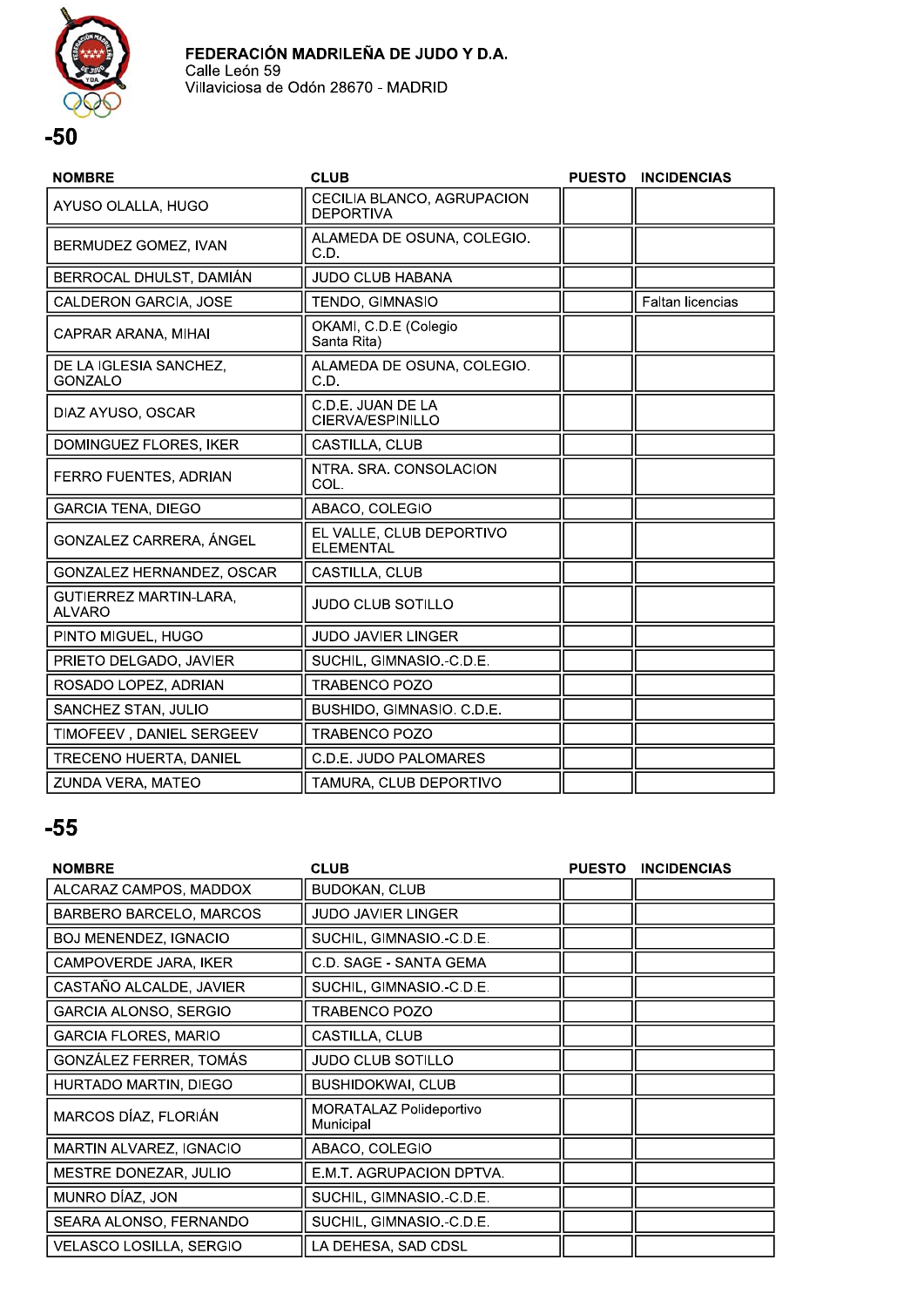



| <b>NOMBRE</b>              | <b>CLUB</b>                                    | <b>PUESTO</b> | <b>INCIDENCIAS</b>      |
|----------------------------|------------------------------------------------|---------------|-------------------------|
| CARBAJO GORDON, ALVARO     | SUCHIL, GIMNASIO.-C.D.E.                       |               |                         |
| COELLO ALSHEVSKA, LEONARDO | <b>JUDO CLUB SOTILLO</b>                       |               |                         |
| DE IBAR SANCHEZ, ALEJANDRO | ABACO, COLEGIO                                 |               |                         |
| DONATE CHERNOV, ALEXANDER  | <b>JUDO JAVIER LINGER</b>                      |               |                         |
| ESTEBAN COELLO, HUGO       | <b>JUDO CLUB SOTILLO</b>                       |               |                         |
| FERNANDEZ MORIN, OSCAR     | <b>JUDO JAVIER LINGER</b>                      |               |                         |
| GONZÁLEZ PÉREZ, JORGE      | INMACULADA CONCEPCION,<br><b>COLEGIO</b>       |               |                         |
| JOHNSTON GUIJOSA, LUCAS    | VICENTE DEL BOSQUE C.D.M.                      |               | <b>Faltan licencias</b> |
| MARTIN MEDINA, GONZALO     | SUCHIL, GIMNASIO.-C.D.E.                       |               |                         |
| MARTINEZ NIETO, EDUARDO    | <b>BUSHIDOKWAI, CLUB</b>                       |               |                         |
| MEGÍA GUTIERREZ, DAVID     | CECILIA BLANCO, AGRUPACION<br><b>DEPORTIVA</b> |               |                         |
| MOLINA GONZALEZ, DIEGO     | <b>BUSHIDOKWAI, CLUB</b>                       |               |                         |
| NIETO ALONSO, JORGE        | SUCHIL, GIMNASIO.-C.D.E.                       |               |                         |
| NIÑEROLA MARTINEZ, MATEO   | EL VALLE, CLUB DEPORTIVO<br><b>ELEMENTAL</b>   |               |                         |
| PIÑA DIAZ, GABRIEL         | PERU, CLUB DEPORTIVO<br><b>ELEMENTAL</b>       |               |                         |
| ROQUE CRESPO, IVAN         | <b>JUDO JAVIER LINGER</b>                      |               |                         |
|                            |                                                |               |                         |

| <b>NOMBRE</b>                           | <b>CLUB</b>                                    | <b>PUESTO</b> | <b>INCIDENCIAS</b> |
|-----------------------------------------|------------------------------------------------|---------------|--------------------|
| CASADO GRANADO, GILLERMO                | <b>BUDOKAN, CLUB</b>                           |               |                    |
| CASTRO MARTIN, IZAN                     | PERU, CLUB DEPORTIVO<br><b>ELEMENTAL</b>       |               |                    |
| ENVORO NDONG, ADRIAN                    | JUDO JAVIER LINGER                             |               |                    |
| GIL GOMEZ, ISMAEL                       | KIOFU, CLUB                                    |               |                    |
| GONZALEZ MARCOS, JULIAN                 | SUCHIL, GIMNASIO.-C.D.E.                       |               |                    |
| MIRESCU, DAVID ANDREI                   | <b>JUDO CLUB SOTILLO</b>                       |               |                    |
| PEREZ SAN MILLAN, JAVIER                | <b>JUDO JAVIER LINGER</b>                      |               |                    |
| ROOS BRICEÑO, JESUS<br><b>ALBERTO</b>   | CECILIA BLANCO, AGRUPACION<br><b>DEPORTIVA</b> |               |                    |
| SALMERON FERNANDEZ.<br><b>ALEJANDRO</b> | BUSHIDO, GIMNASIO, C.D.E.                      |               |                    |
| UREÑA CARMENA, JUAN JOSE                | <b>JUDO AÑOVER</b>                             |               |                    |
| <b>VELON SIERRA, HUGO</b>               | SUCHIL, GIMNASIO.-C.D.E.                       |               |                    |

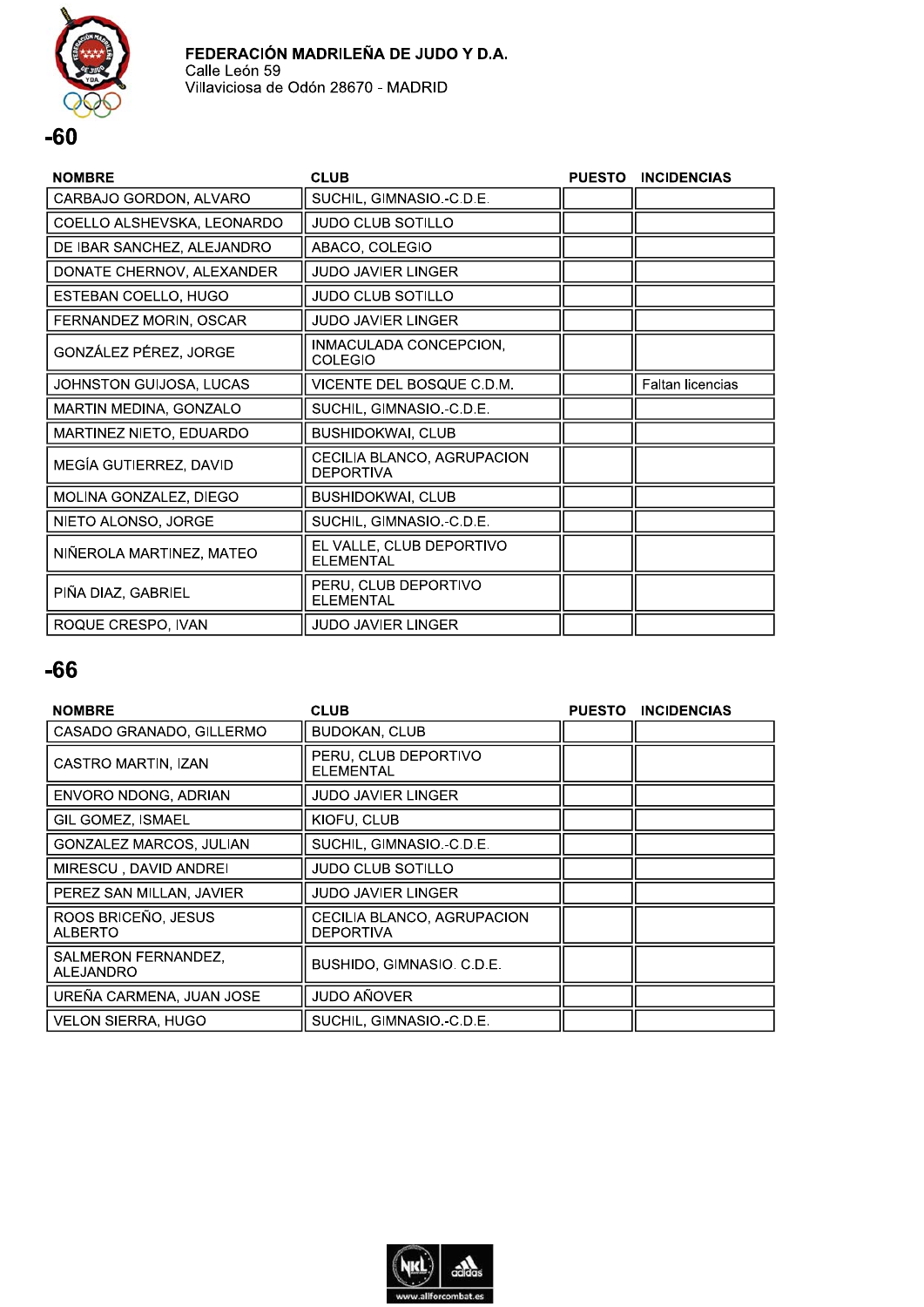

# JJMM AYTO. DE MADRID ZONA 1 INFANTIL FEMENINO

#### $\frac{1}{2}$ CDM Francisco Fernandez Ocnoa Madrid 12/03/2022

### $+63$

| <b>NOMBRE</b>                     | CLUB                         | <b>PUESTO</b> | <b>INCIDENCIAS</b> |
|-----------------------------------|------------------------------|---------------|--------------------|
| JIMENA<br><b>JAIME</b><br>l GOMEZ | ∟INGER<br>∴JAVIER I<br>JUDO. |               |                    |

### $-40$

| <b>NOMBRE</b>         | CLUB                     | <b>PUESTO</b> | <b>INCIDENCIAS</b> |
|-----------------------|--------------------------|---------------|--------------------|
| CASAS DUBLINO, NOELIA | JUSHIROKAN, CLUB         |               | Faltan licencias   |
| FRANCO ROMAN, BERTA   | <b>BUSHIDOKWAI, CLUB</b> |               |                    |

### $-44$

| <b>NOMBRE</b>                       | <b>CLUB</b>              | <b>PUESTO</b> | <b>INCIDENCIAS</b> |
|-------------------------------------|--------------------------|---------------|--------------------|
| l GUTIERREZ MARTINEZ.<br>I CATALINA | C.D.E. JUDO PALOMARES    |               |                    |
| I MATUTE ESCORIAL. ALEJANDRA        | BUSHIDOKWAI, CLUB        |               |                    |
| I MERINO JAEN. INES                 | SUCHIL, GIMNASIO.-C.D.E. |               |                    |

| <b>NOMBRE</b>                                | <b>CLUB</b>                                  | <b>PUESTO</b> | <b>INCIDENCIAS</b>      |
|----------------------------------------------|----------------------------------------------|---------------|-------------------------|
| CARPINTERO MORENO, RUTH                      | JUDO CLUB AYALA, C.D.E.                      |               |                         |
| CARRETERO SORIA, ELENA                       | SUCHIL, GIMNASIO.-C.D.E.                     |               |                         |
| DE VICENTE-TUTOR LORENZO,<br><b>ANA</b>      | <b>BUSHIDOKWAI, CLUB</b>                     |               | <b>Faltan licencias</b> |
| DIEZ VALLS, IRENE                            | NTRA, SRA, CONSOLACION<br>COL.               |               |                         |
| FLORIN GARCÍA, DANIELA                       | <b>JUSHIROKAN, CLUB</b>                      |               | <b>Faltan licencias</b> |
| <b>GAMBI DE LA FUENTE,</b><br><b>CLAUDIA</b> | TAMURA, CLUB DEPORTIVO                       |               |                         |
| <b>GARCIA MARTINEZ, IRENE</b>                | SANTA MARIA LA BLANCA,<br>C.D.E.             |               |                         |
| <b>GRANADO SIMARRO, CARMEN</b>               | EL VALLE, CLUB DEPORTIVO<br><b>ELEMENTAL</b> |               |                         |
| GUTIERREZ NETO, CANDELA                      | SUCHIL, GIMNASIO.-C.D.E.                     |               |                         |
| HERRERA LOPEZ, IRENE                         | SUCHIL, GIMNASIO.-C.D.E.                     |               |                         |
| MORENO HUERTA, LAURA<br><b>RAQUEL</b>        | <b>BUSHIDOKWAI, CLUB</b>                     |               |                         |
| PEREZ PINEDA, MARIAN                         | <b>BUSHIDOKWAI, CLUB</b>                     |               | Faltan licencias        |
| ROSELL LINGER, PAULA                         | <b>JUDO JAVIER LINGER</b>                    |               |                         |
| TERCERO CUESTA, RAQUEL                       | SUCHIL, GIMNASIO.-C.D.E.                     |               |                         |
| TRONCOSO FERNANDEZ, NURIA                    | <b>BUDOKAN, CLUB</b>                         |               |                         |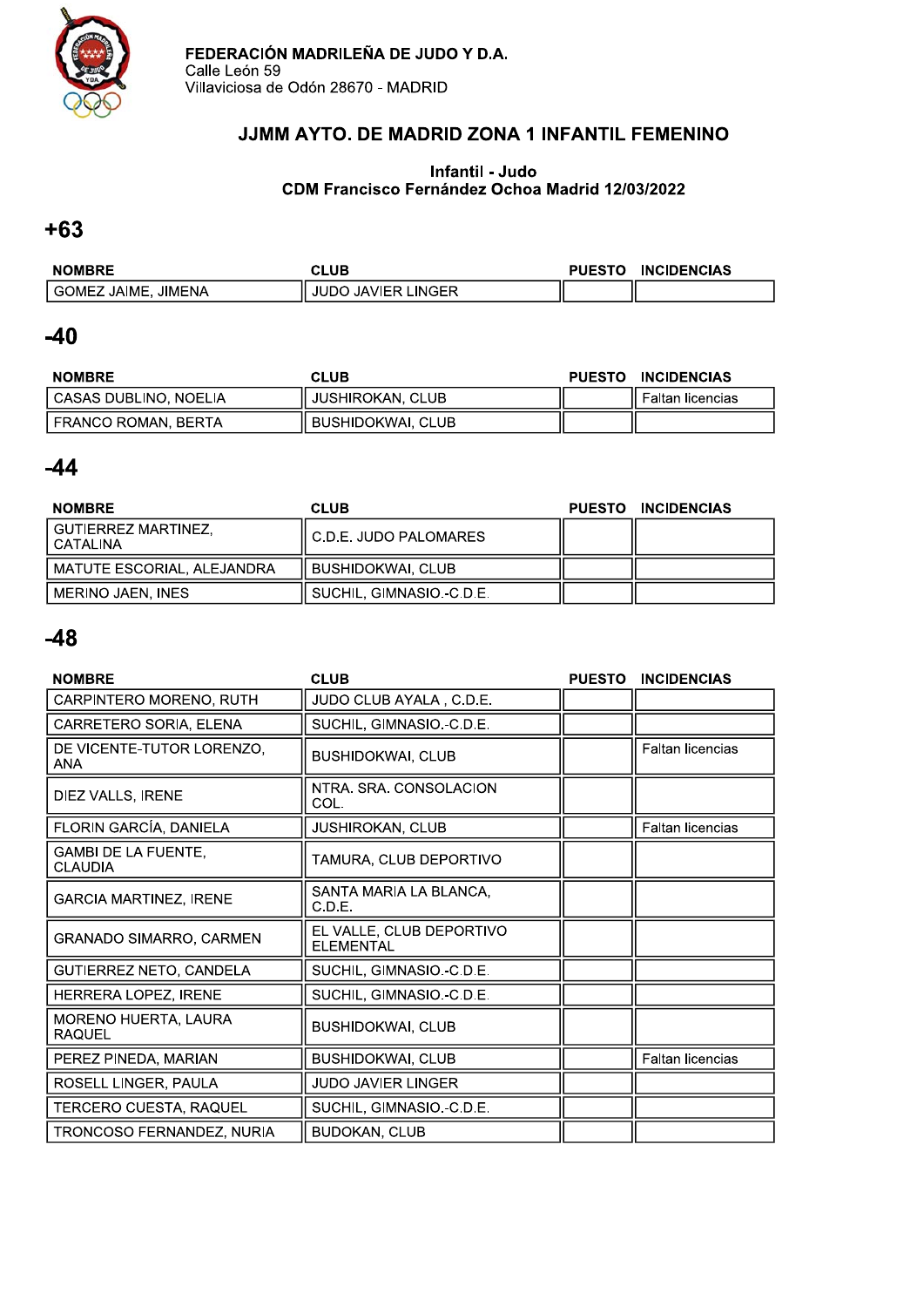

| <b>NOMBRE</b>                                   | <b>CLUB</b>                           | <b>PUESTO</b> | <b>INCIDENCIAS</b> |
|-------------------------------------------------|---------------------------------------|---------------|--------------------|
| AZAÑÓN GARCÍA, NOA                              | C.D.E. JUAN DE LA<br>CIERVA/ESPINILLO |               |                    |
| FERNANDEZ MUÑOZ, AINHOA                         | <b>JUDO CLUB SOTILLO</b>              |               |                    |
| LORINCZI, RENATA ANDREA                         | BUSHIDO, GIMNASIO. C.D.E.             |               |                    |
| MARTINEZ DE RITUERTO<br><b>MORILLAS, MONICA</b> | <b>JUDO CLUB SOTILLO</b>              |               |                    |
| PRADA MARTIN, JULIA                             | CASTILLA, CLUB                        |               |                    |

# $-57$

| <b>NOMBRE</b>                            | <b>CLUB</b>               | <b>PUESTO</b> | <b>INCIDENCIAS</b> |
|------------------------------------------|---------------------------|---------------|--------------------|
| CARRASCO DE FRUTOS, PAULA                | <b>JUDO JAVIER LINGER</b> |               |                    |
| DE LUCAS ARA, MARIA                      | SUCHIL, GIMNASIO.-C.D.E.  |               |                    |
| <b>GARCIMARTIN LIEBANA, NOA</b>          | KOUUN. C.D.E.             |               |                    |
| <b>GOMEZ RUIZ, LUCIA</b>                 | TRABENCO POZO             |               |                    |
| LECHUGA MARTIN, MARIA<br><b>CRISTINA</b> | ABACO, COLEGIO            |               |                    |
| MANZANARES FERNANDEZ.<br><b>PAULA</b>    | C.D.E. JUDO LORENZO       |               |                    |
| PAREDES DUPORT, SOFÍA                    | C.D. SAGE - SANTA GEMA    |               |                    |
| SIMÓN FERNÁNDEZ, CARLOTA                 | SESEÑA C.D.E.             |               |                    |

| <b>NOMBRE</b>                               | <b>CLUB</b>                                    | <b>PUESTO</b> | <b>INCIDENCIAS</b>      |
|---------------------------------------------|------------------------------------------------|---------------|-------------------------|
| AZA RODRIGUEZ, MARA                         | CECILIA BLANCO, AGRUPACION<br><b>DEPORTIVA</b> |               |                         |
| GUTIERREZ MARTINEZ, ANA<br><b>ESPERANZA</b> | C.D.E. JUDO PALOMARES                          |               |                         |
| JIMÉNEZ MUÑOZ, SILVIA                       | <b>JUSHIROKAN, CLUB</b>                        |               | Faltan licencias        |
| LÁZARO LÓPEZ DE OCARIZ,<br><b>BLANCA</b>    | SAMOGA CLUB FUENCARRAL EL<br><b>PARDO</b>      |               |                         |
| LOPEZ PASCUAL, ALICIA                       | <b>BUSHIDOKWAI, CLUB</b>                       |               |                         |
| LORENZO FERNÁNDEZ, LIDIA                    | ABACO, COLEGIO                                 |               |                         |
| <b>MAGAN GERTRUDIS, PATRICIA</b>            | JUDO AÑOVER                                    |               |                         |
| MORATO GENDIVE, LUCÍA                       | <b>COLEGIO TRES OLIVOS</b>                     |               | <b>Faltan licencias</b> |
| SANJUAN GUTIIERREZ, ANA<br><b>LUISA</b>     | CECILIA BLANCO, AGRUPACION<br><b>DEPORTIVA</b> |               |                         |

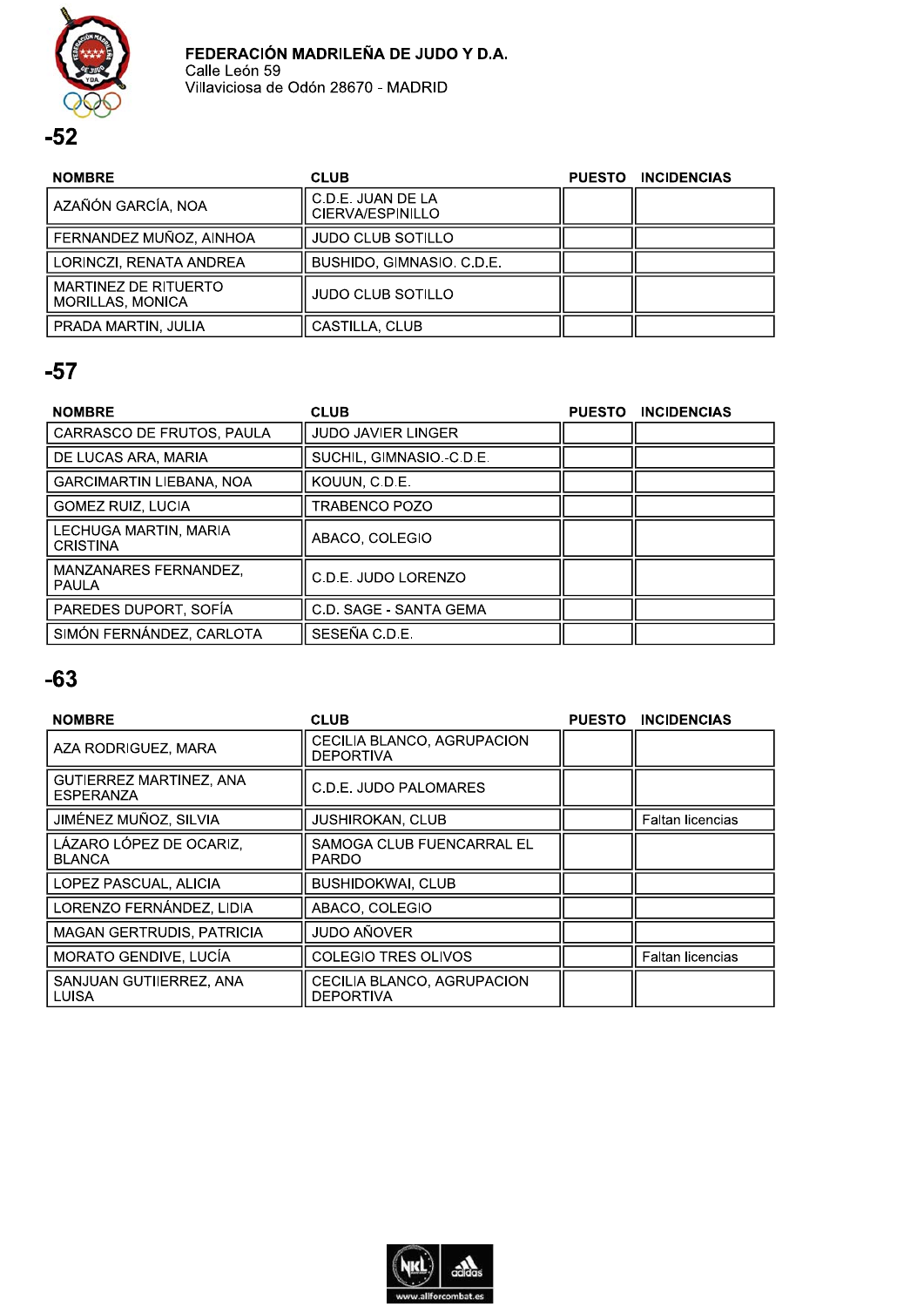

### JJMM AYTO. DE MADRID ZONA 1 CADETE MASCULINO

#### Cadete - Judo CDM Francisco Fernández Ochoa Madrid 12/03/2022

#### $+90$

| <b>NOMBRE</b>                       | <b>CLUB</b>              | <b>PUESTO</b> | <b>INCIDENCIAS</b> |
|-------------------------------------|--------------------------|---------------|--------------------|
| <b>BAQUEICOA PADRON, LUIS</b>       | <b>BUDOKAN, CLUB</b>     |               |                    |
| CHACON SENRA, PEDRO                 | <b>BUSHIDOKWAI, CLUB</b> |               |                    |
| FLORES ORTEGA, PABLO                | KOUUN, C.D.E.            |               |                    |
| <b>GARCIA RUIZ, DANIEL</b>          | CASTILLA, CLUB           |               |                    |
| JIMENEZ MOYA, ALEJANDRO             | RODAE, CLUB DEPORTIVO    |               |                    |
| PINZÓN RODRÍGUEZ, RENÉ<br>ALEJANDRO | KOUUN, C.D.E.            |               |                    |

| <b>NOMBRE</b>                   | <b>CLUB</b>                                            | <b>PUESTO</b> | <b>INCIDENCIAS</b> |
|---------------------------------|--------------------------------------------------------|---------------|--------------------|
| <b>BELLON BATRES, SAMUEL</b>    | VICENTE DEL BOSQUE C.D.M.                              |               | Faltan licencias   |
| BLANCH MANERO, ARNAU            | CECILIA BLANCO, AGRUPACION<br><b>DEPORTIVA</b>         |               |                    |
| CANO HERNAN, JAIME              | C.D.E. JUDO KOBE                                       |               |                    |
| <b>CARO PINALES, CRISTOPHER</b> | C.D.E. JUDO KOBE                                       |               |                    |
| CASILLAS SANCHEZ, JAIME         | ALUCHE, P.M (escuelas Judo<br>Ayt <sup>o</sup> Madrid) |               |                    |
| DE ANDRES CASCON, ALVARO        | <b>BUDOKAN, CLUB</b>                                   |               |                    |
| FERNANDEZ ALVAREZ, SERGIO       | <b>JUSHIROKAN, CLUB</b>                                |               | Faltan licencias   |
| GARCIA ORTEGA, MARCO            | YUDO R. ORTEGA                                         |               |                    |
| GUTIÉRREZ MANZANO,<br>SANTIAGO  | INMACULADA CONCEPCION,<br><b>COLEGIO</b>               |               |                    |
| LOPEZ PASCUAL, SERGIO           | ABACO, COLEGIO                                         |               |                    |
| PEREZ GOMEZ, ROMAN              | KOUUN, C.D.E.                                          |               |                    |
| PUENTE BUENO, HÉCTOR            | <b>COLEGIO TRES OLIVOS</b>                             |               |                    |
| QUIRALTE ENRIQUE, JORGE         | KOUUN, C.D.E.                                          |               |                    |
| TACONET DE SOLIS, ENZO          | BUSHIDO, GIMNASIO. C.D.E.                              |               |                    |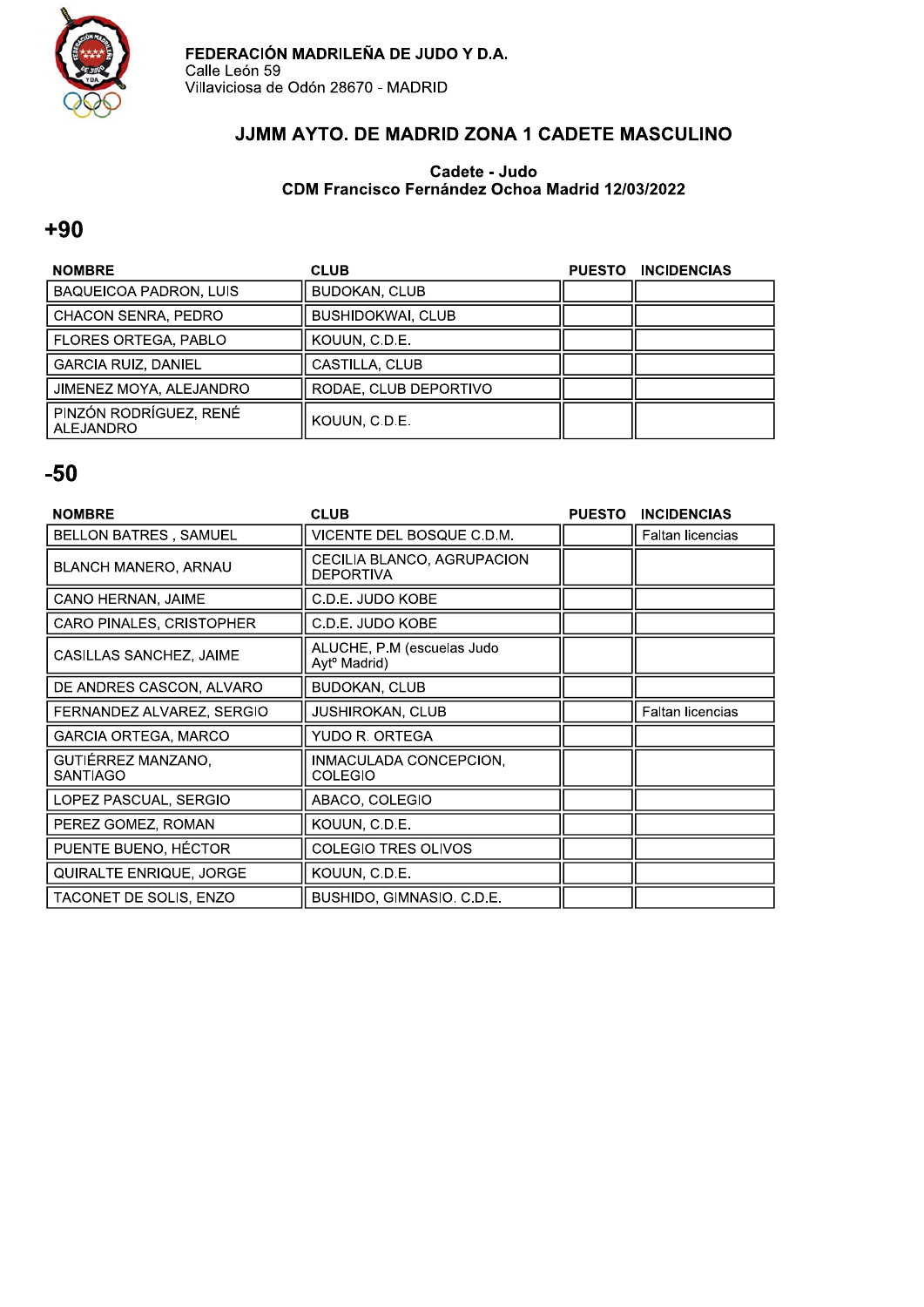

| <b>NOMBRE</b>                                  | <b>CLUB</b>                                            | <b>PUESTO</b> | <b>INCIDENCIAS</b> |
|------------------------------------------------|--------------------------------------------------------|---------------|--------------------|
| AMUTIO ESTEBAN, DIEGO                          | YUDO R. ORTEGA                                         |               |                    |
| ARRUZA ALEO, PABLO                             | ESCUELA DE JIU-JITSU Y<br><b>JUDO JUMA</b>             |               |                    |
| ASPAS SAN JOSE, MARIO                          | ABACO, COLEGIO                                         |               |                    |
| CALVO CASTILLO, MARIO                          | COLEGIO TRES OLIVOS                                    |               |                    |
| CAÑADA REYES, FCO. JAVIER                      | KIOFU, CLUB                                            |               |                    |
| DE ARMAS PEÑA, ELISEO                          | ALUCHE, P.M (escuelas Judo<br>Ayt <sup>o</sup> Madrid) |               |                    |
| DELGADO STADLER, RUY                           | KOUUN, C.D.E.                                          |               |                    |
| ENCINAS VELASCO, MIGUEL                        | SUCHIL, GIMNASIO.-C.D.E.                               |               |                    |
| FERNANDEZ DE LA FUENTE,<br><b>JOSE IGNACIO</b> | ABACO, COLEGIO                                         |               |                    |
| GADEA HENCHE, ADRIAN                           | ABACO, COLEGIO                                         |               |                    |
| <b>GARCIA MARTINEZ, PABLO</b>                  | SANTA MARIA LA BLANCA,<br>C.D.E.                       |               |                    |
| GIL BENDICHO, CARLOS                           | ABACO, COLEGIO                                         |               |                    |
| GOMEZ RUIZ, DIEGO                              | <b>TRABENCO POZO</b>                                   |               |                    |
| GONZALEZ GOMEZ, RAUL                           | YUDO R. ORTEGA                                         |               |                    |
| HEREDIA MUÑOZ, MARCOS                          | RODAE, CLUB DEPORTIVO                                  |               |                    |
| HERRERA LOPEZ, ANGEL                           | SUCHIL, GIMNASIO.-C.D.E.                               |               |                    |
| JIMENEZ DOMINGO, DANIEL                        | KIOFU, CLUB                                            |               |                    |
| JIMENEZ VINUESA, JUAN                          | TAMURA, CLUB DEPORTIVO                                 |               |                    |
| LIZANA CRESPO, CARLOS                          | SUCHIL, GIMNASIO.-C.D.E.                               |               |                    |
| MANIEGA FRANCISCO, GABRIEL                     | JUDO CLUB SOTILLO                                      |               |                    |
| MEDEL MARCOS, SANTIAGO                         | KOUUN, C.D.E.                                          |               |                    |
| MERINO JAEN, ALVARO                            | SUCHIL, GIMNASIO.-C.D.E.                               |               |                    |
| PEREZ MAMBRILLA, DIEGO                         | KOUUN, C.D.E.                                          |               |                    |
| QUIÑONES PANADERO, JUAN<br><b>JOSE</b>         | CASTILLA, CLUB                                         |               |                    |
| SANCHEZ ARIAS, PABLO                           | SESEÑA C.D.E.                                          |               |                    |
| SANZ AVILA, DANIEL                             | SUCHIL, GIMNASIO.-C.D.E.                               |               |                    |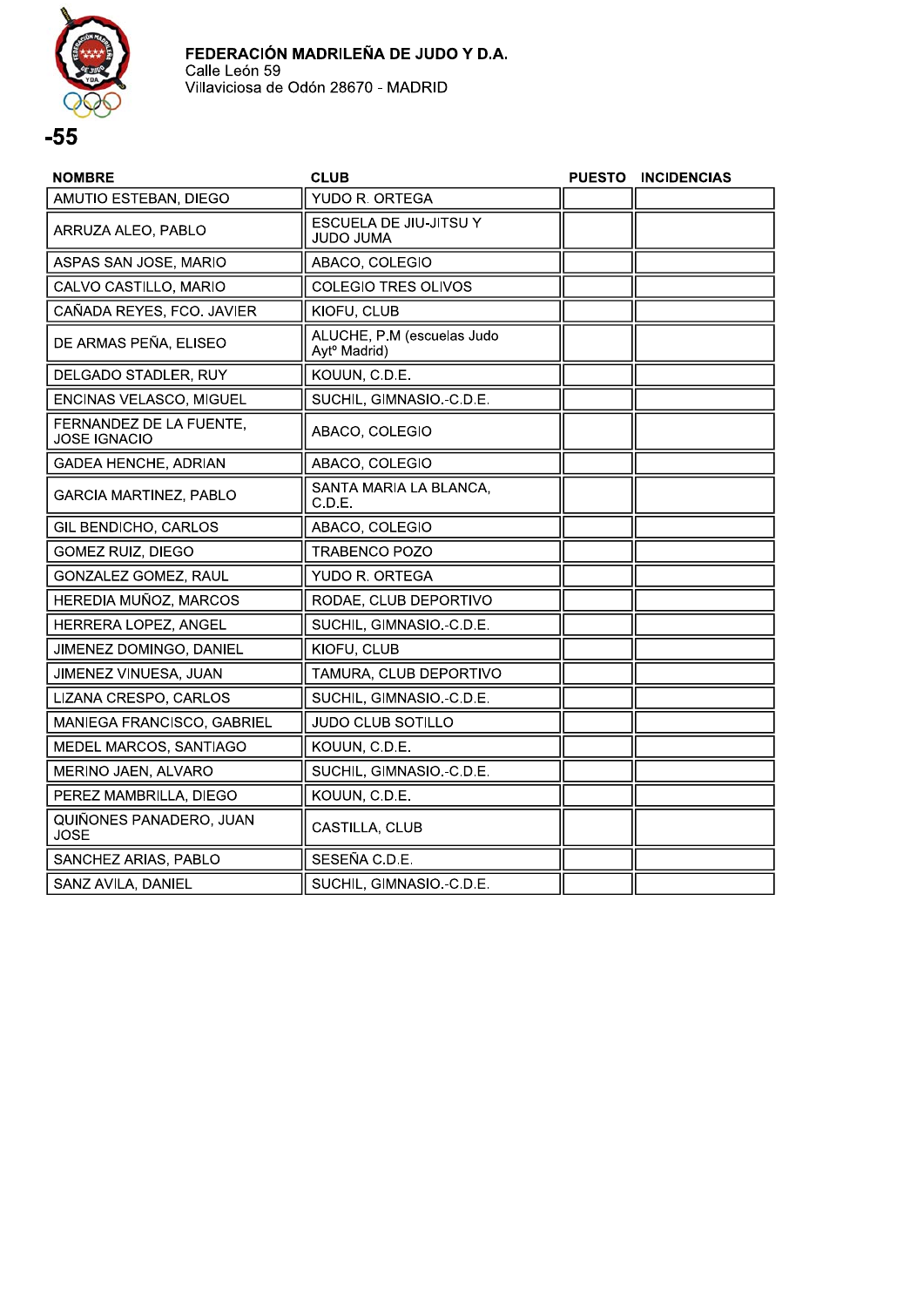

| <b>NOMBRE</b>                               | <b>CLUB</b>                                    | PUESTO INCIDENCIAS |
|---------------------------------------------|------------------------------------------------|--------------------|
| AGUINAGA LINARES, SANTIAGO                  | C.D.E. JUAN DE LA<br>CIERVA/ESPINILLO          |                    |
| ALCANTARA ESPADA, HUGO                      | CASTILLA, CLUB                                 |                    |
| <b>BARROSO SAIZ, DANIEL</b>                 | KOUUN, C.D.E.                                  | Faltan licencias   |
| BARUTELL GONZALEZ, ENZO                     | LA DEHESA, SAD CDSL                            |                    |
| BEDOYA BUSTAMANTE, MARIO                    | <b>JUDO CLUB SOTILLO</b>                       |                    |
| <b>BRAU VICUÑA, MIGUEL</b>                  | SUCHIL, GIMNASIO.-C.D.E.                       |                    |
| CALERO ANDREU, GONZALO                      | <b>JUDO CLUB SOTILLO</b>                       |                    |
| CARNICERO LOPEZ, SERGIO                     | KOUUN, C.D.E.                                  |                    |
| CONTRERAS FERNANDEZ, JESUS<br><b>RAFAEL</b> | SUCHIL, GIMNASIO.-C.D.E.                       |                    |
| DE FRANCISCO DEL VAL,<br><b>JORGE</b>       | CECILIA BLANCO, AGRUPACION<br><b>DEPORTIVA</b> |                    |
| FERNANDEZ CORTES, JAVIER                    | <b>JUDO CLUB SOTILLO</b>                       |                    |
| FERNANDEZ MORIN, MARCOS                     | <b>JUDO JAVIER LINGER</b>                      |                    |
| FIGUEROL GARCIA, JORGE                      | EL VALLE, CLUB DEPORTIVO<br><b>ELEMENTAL</b>   |                    |
| FLORES RIPALDA, JOSE<br><b>ANTONIO</b>      | <b>JUDO CLUB SOTILLO</b>                       |                    |
| <b>GARCIA GONZALEZ, IVAN</b>                | <b>JUDO CLUB SOTILLO</b>                       |                    |
| GAROFALO CABRERA, ADRIAN<br><b>RICARDO</b>  | CASTILLA, CLUB                                 |                    |
| <b>GOMEZ BOLARIN, GABRIEL</b>               | C.D.E. JUDO LORENZO                            |                    |
| <b>GOMEZ TORRES, DANIEL</b>                 | <b>JUDO JAVIER LINGER</b>                      |                    |
| LAZARO MONTANE, MIGUEL                      | MORATALAZ Polideportivo<br>Municipal           |                    |
| LOPEZ MASAVEU, GUILLERMO                    | SUCHIL, GIMNASIO.-C.D.E.                       |                    |
| LYSOGOR CHERKESOV, MAXIM                    | <b>JUDO CLUB SOTILLO</b>                       |                    |
| MAYORDOMO JASIUNAITE,<br><b>NICOLAS</b>     | YUDO R. ORTEGA                                 |                    |
| MCLACHLAN ALONSO, JULIAN                    | <b>BUSHIDOKWAI, CLUB</b>                       |                    |
| MEDRANO LOPEZ, MARCOS                       | KIOFU, CLUB                                    |                    |
| PALACIOS ROMERO, BELTRAN                    | SUCHIL, GIMNASIO.-C.D.E.                       |                    |
| PI MARTINEZ, JAIME                          | ALAMEDA DE OSUNA, COLEGIO.<br>C.D.             |                    |
| ROBLES ROLDAN, DANIEL                       | <b>JUDO CLUB SOTILLO</b>                       |                    |
| RODRIGUEZ PEREZ, PABLO                      | YUDO R. ORTEGA                                 |                    |
| SAMA COBREROS, ALVARO                       | SUCHIL, GIMNASIO.-C.D.E.                       |                    |
| SANCHEZ PARDILLA, MARCOS                    | REI, GIMNASIO.- C.D.E.                         | Faltan licencias   |
| UTRERO CRESPO, IKER                         | <b>JUDO CLUB SOTILLO</b>                       |                    |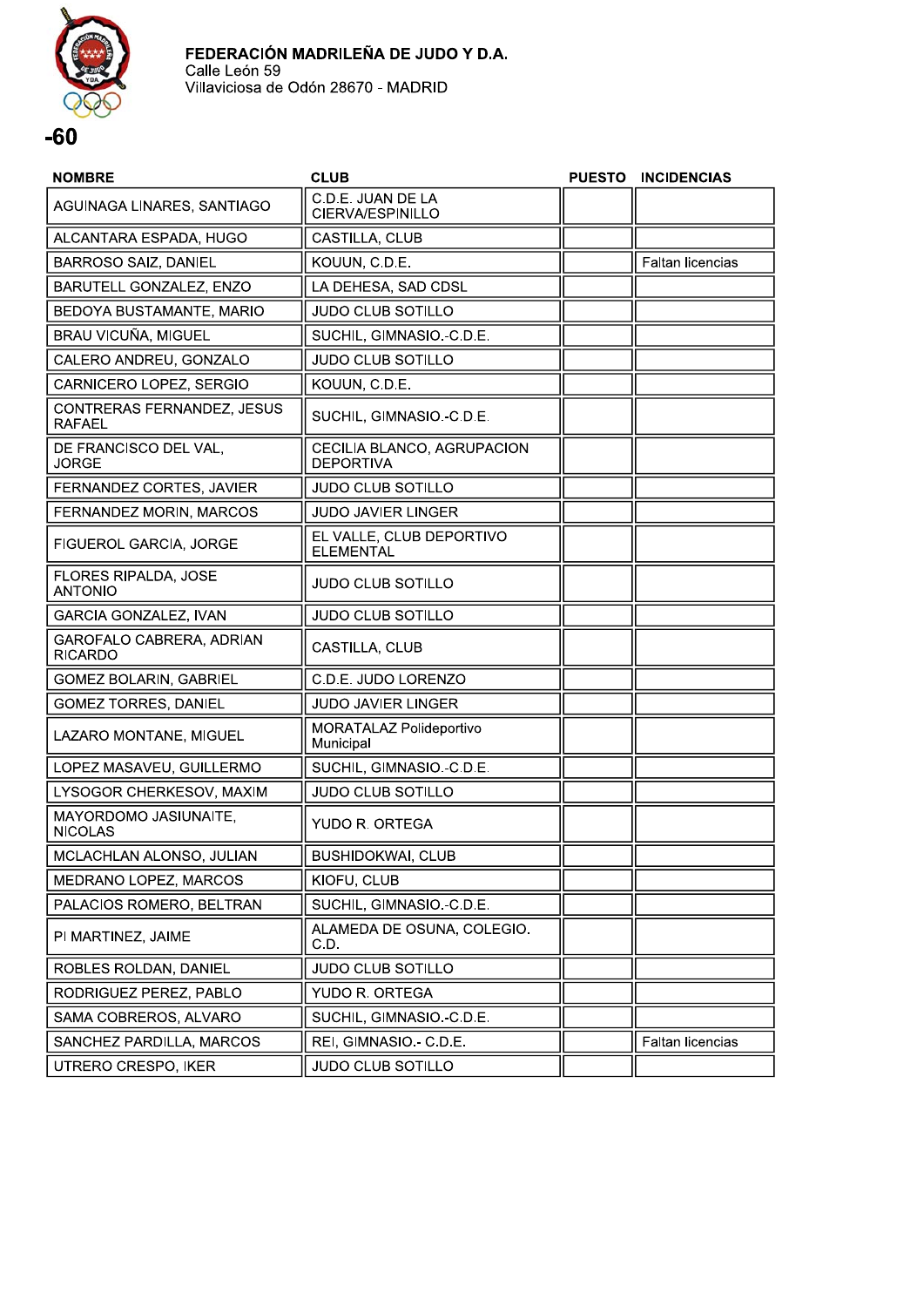

| <b>NOMBRE</b>                               | <b>CLUB</b>                           | <b>PUESTO</b> | <b>INCIDENCIAS</b>      |
|---------------------------------------------|---------------------------------------|---------------|-------------------------|
| CABALLERO SÁNCHEZ, DANIEL                   | OKAMI, C.D.E (Colegio<br>Santa Rita)  |               |                         |
| CABAÑAS GRANDE, MARCOS                      | SUCHIL, GIMNASIO.-C.D.E.              |               |                         |
| CHUQUIRIMA CRIOLLO, BYRON<br><b>ALBERTO</b> | CASTILLA, CLUB                        |               |                         |
| CORNIDE CHINCHON, SERGIO                    | <b>BUSHIDOKWAI, CLUB</b>              |               |                         |
| CORTINA MARTÍN, DIEGO                       | ABACO, COLEGIO                        |               |                         |
| DIAZ PEREZ, DANIEL                          | <b>BUDOKAN, CLUB</b>                  |               |                         |
| <b>GARCIA SANCHEZ, JAIME</b>                | <b>JUDO JAVIER LINGER</b>             |               |                         |
| <b>GIL CARRION, DANIEL</b>                  | VICENTE DEL BOSQUE C.D.M.             |               |                         |
| <b>GONZALEZ ROLDAN, JORGE</b>               | <b>JUDO JAVIER LINGER</b>             |               |                         |
| HERRERA GUERRAS, DANIEL                     | ABACO, COLEGIO                        |               |                         |
| LOPEZ BACHILLER, IGNACIO                    | <b>JUDO CLUB SOTILLO</b>              |               |                         |
| MARTIN RAMIREZ, CARLOS                      | <b>JUDO CLUB SOTILLO</b>              |               | <b>Faltan licencias</b> |
| MARTIN SANCHEZ, GONZALO                     | SUCHIL, GIMNASIO.-C.D.E.              |               |                         |
| PALAZON FERRERAS, KEVIN<br><b>JAVIER</b>    | TRABENCO POZO                         |               |                         |
| PAZ PARDINES, IAGO                          | JUDO CLUB SOTILLO                     |               |                         |
| POZUELO VELÁZQUEZ,<br>GONZALO               | C.D.E. JUDO PALOMARES                 |               |                         |
| PRIETO ROBLES, SERGIO                       | RODAE, CLUB DEPORTIVO                 |               |                         |
| QUIÑONES PANADERO,<br><b>RICARDO</b>        | CASTILLA, CLUB                        |               |                         |
| RODRÍGUEZ FERNÁNDEZ,<br><b>JOSÉ LUIS</b>    | LA DEHESA, SAD CDSL                   |               |                         |
| SALINAS MANSO, ANDER                        | C.D. SAGE - SANTA GEMA                |               |                         |
| SCHATZMANN RECUERO, MANUEL                  | C.D.E. JUDO PALOMARES                 |               |                         |
| TORRALBA CANO, SAMUEL                       | C.D.E. JUAN DE LA<br>CIERVA/ESPINILLO |               |                         |
| TRONCOSO FERNANDEZ, VICTOR                  | BUDOKAN, CLUB                         |               |                         |
| ÚBEDA HERRERO, FERNANDO                     | ESCUELA DE JIU-JITSU Y<br>JUDO JUMA   |               |                         |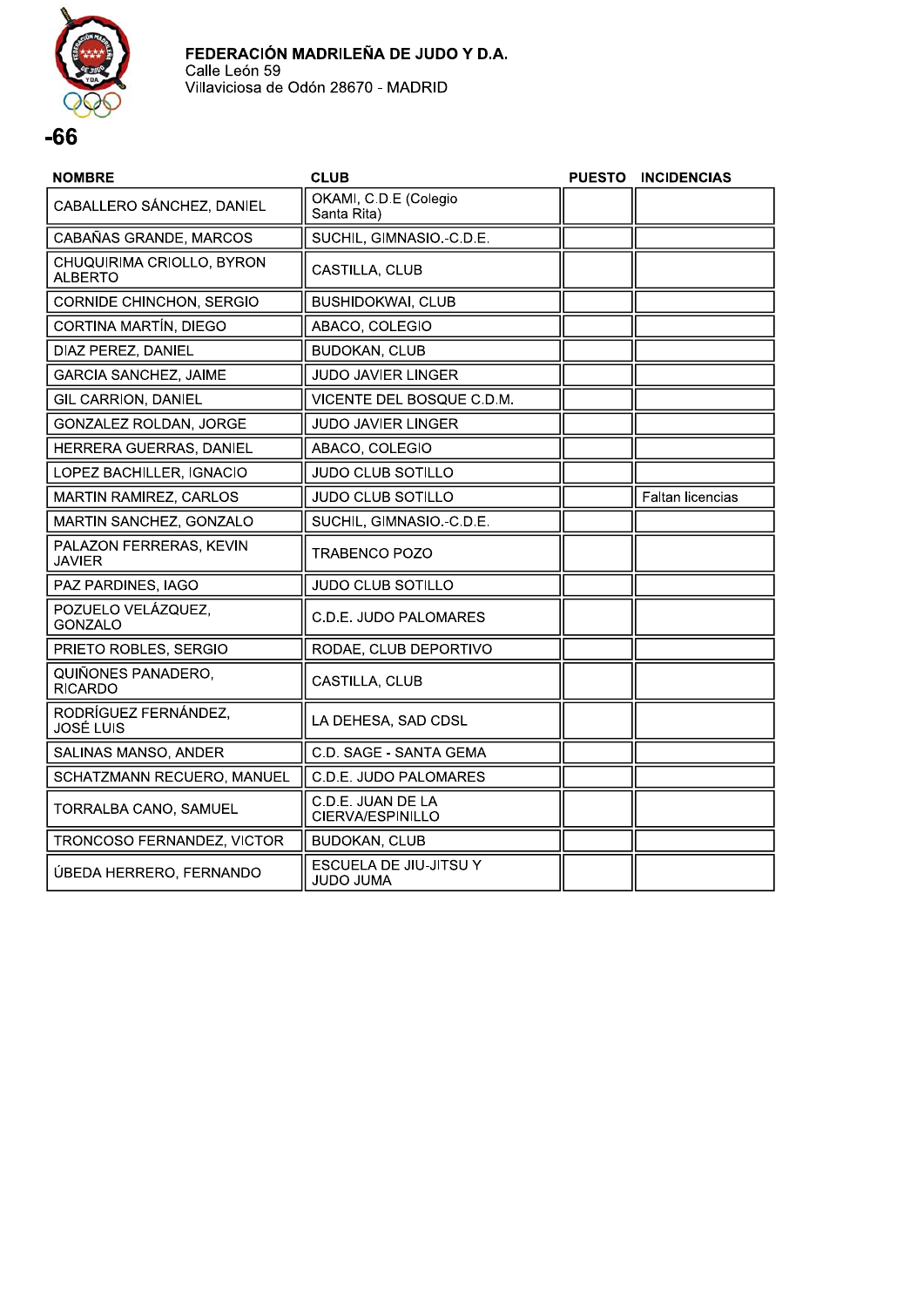

| <b>NOMBRE</b>                                  | <b>CLUB</b>                                    | <b>PUESTO</b> | <b>INCIDENCIAS</b> |
|------------------------------------------------|------------------------------------------------|---------------|--------------------|
| ALHAMBRA MONJE, MIGUEL                         | REI, GIMNASIO.- C.D.E.                         |               |                    |
| <b>BANDERAS GIL, DAVID</b>                     | RODAE, CLUB DEPORTIVO                          |               |                    |
| CASADO GRANADO, HECTOR                         | <b>BUDOKAN, CLUB</b>                           |               |                    |
| DE PEDRO GARCIA, ALEJANDRO                     | JUDO JAVIER LINGER                             |               |                    |
| FERNANDEZ CORDERO, SERGIO                      | ALAMEDA DE OSUNA, COLEGIO.<br>C.D.             |               |                    |
| FERRAZ GALVEZ, RODRIGO                         | ABACO, COLEGIO                                 |               |                    |
| GÓMEZ MERINO, IVAN                             | C.D.E. JUAN DE LA<br>CIERVA/ESPINILLO          |               |                    |
| <b>GONZALEZ RODRIGUEZ, VICTOR</b>              | MULTISPORT, CLUB DEPORTIVO<br><b>ELEMENTAL</b> |               |                    |
| <b>GUTIERREZ REGUERA, JOEL</b>                 | <b>JUSHIROKAN, CLUB</b>                        |               | Faltan licencias   |
| HREBENYK, DANIEL                               | <b>BUSHIDOKWAI, CLUB</b>                       |               |                    |
| HURTADO LOPEZ, HÉCTOR                          | CASTILLA, CLUB                                 |               |                    |
| JIMENEZ GARCIA, HECTOR                         | ABACO, COLEGIO                                 |               |                    |
| <b>JIMENEZ TIERNO, ISRAEL</b>                  | C.D.E. JUDO PALOMARES                          |               |                    |
| LAÁ MARTÍNEZ, MIGUEL                           | KIOFU, CLUB                                    |               |                    |
| <b>LINARES SAENZ DE</b><br>NAVARRETE, FEDERICO | KING'S COLLEGE                                 |               |                    |
| MACHO ARANGO, ANGEL                            | SUCHIL, GIMNASIO.-C.D.E.                       |               |                    |
| <b>MARQUES PACHECO, POL</b>                    | SANTA MARIA LA BLANCA.<br>C.D.E.               |               |                    |
| MARTINEZ GUTIERREZ, IZAN                       | <b>JUSHIROKAN, CLUB</b>                        |               | Faltan licencias   |
| MEGIA GUTIERREZ, DIEGO                         | CECILIA BLANCO, AGRUPACION<br><b>DEPORTIVA</b> |               |                    |
| <b>MOLINERO ATIENZA, CARLOS</b>                | CECILIA BLANCO, AGRUPACION<br><b>DEPORTIVA</b> |               |                    |
| RODRIGUEZ ORTIZ, MARCOS                        | JUDO CLUB SOTILLO                              |               |                    |
| RODRIGUEZ VILLARROEL,<br>JESUS F.              | E.M.T. AGRUPACION DPTVA.                       |               |                    |
| RUBIO ARAGONES, ERIK                           | ABACO, COLEGIO                                 |               |                    |
| RUIZ REINA, SERGIO                             | <b>JUSHIROKAN, CLUB</b>                        |               |                    |
| SANCHEZ DOMINGUEZ, JORGE                       | SANTA MARIA LA BLANCA.<br>C.D.E.               |               |                    |
| VILLARUBIA SANCHEZ, JULIAN                     | C.D.E. JUDO KOBE                               |               |                    |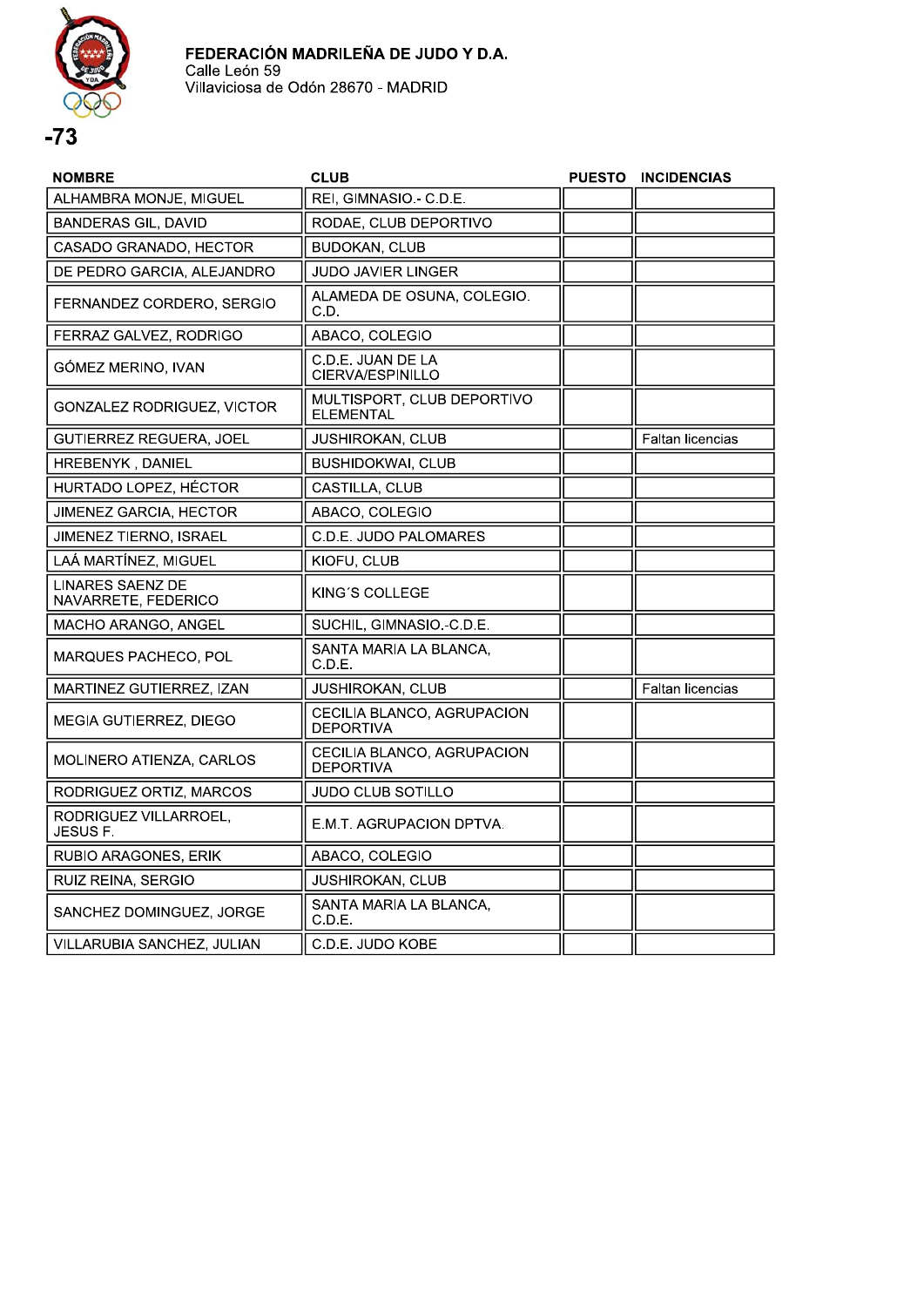

| <b>NOMBRE</b>                           | <b>CLUB</b>                                            | <b>PUESTO</b> | <b>INCIDENCIAS</b>      |
|-----------------------------------------|--------------------------------------------------------|---------------|-------------------------|
| ALVA VILLANUEVA, RODRIGO                | CASTILLA, CLUB                                         |               |                         |
| <b>BOURASSI GAMARI, ANAS</b>            | C.D.E. JUDO KOBE                                       |               |                         |
| CALIMANDRUC, ROBERT<br><b>ANDREI</b>    | <b>JUSHIROKAN, CLUB</b>                                |               | <b>Faltan licencias</b> |
| CAMBRA ARANGUREN, MARTIN                | SUCHIL, GIMNASIO.-C.D.E.                               |               |                         |
| CAVA GONZÁLEZ, ADRIÁN                   | ABACO, COLEGIO                                         |               |                         |
| COBOS LECHUGA, ALEJANDRO                | ABACO, COLEGIO                                         |               |                         |
| CORTES LOPEZ, CELESTINO                 | TAMURA, CLUB DEPORTIVO                                 |               |                         |
| DE ARMAS PEÑA, ADRIAN                   | ALUCHE, P.M (escuelas Judo<br>Ayt <sup>o</sup> Madrid) |               |                         |
| FERNANDEZ MARTIN, ADRIAN                | ARCANGEL RAFAEL, C. D.<br>EMCEM S.L.                   |               |                         |
| <b>GARCIA ANDRES, MIKEL</b>             | KIOFU, CLUB                                            |               |                         |
| GARCIA DIAZ, ALEJANDRO                  | TAMURA, CLUB DEPORTIVO                                 |               |                         |
| GUTIERREZ ROBLEDO, SERGIO               | KOUUN, C.D.E.                                          |               |                         |
| MARQUES PACHECO, DAVID                  | SANTA MARIA LA BLANCA,<br>C.D.E.                       |               |                         |
| <b>MARTIN HERAS, MIGUEL</b>             | ABACO, COLEGIO                                         |               |                         |
| NIETO GARCIA, ALEJANDRO                 | RODAE, CLUB DEPORTIVO                                  |               |                         |
| RUIZ ALVAREZ, JAVIER                    | <b>JUDO CLUB SOTILLO</b>                               |               |                         |
| THAUREAUX VILLORIA, SAUL<br><b>NOEL</b> | <b>JUDO JAVIER LINGER</b>                              |               |                         |

| <b>NOMBRE</b>             | <b>CLUB</b>        | <b>PUESTO</b> | <b>INCIDENCIAS</b> |
|---------------------------|--------------------|---------------|--------------------|
| GARCIA RUIZ, ALVARO       | CASTILLA, CLUB     |               |                    |
| LOPEZ MANTECON, ALEJANDRO | JUDO JAVIER LINGER |               |                    |

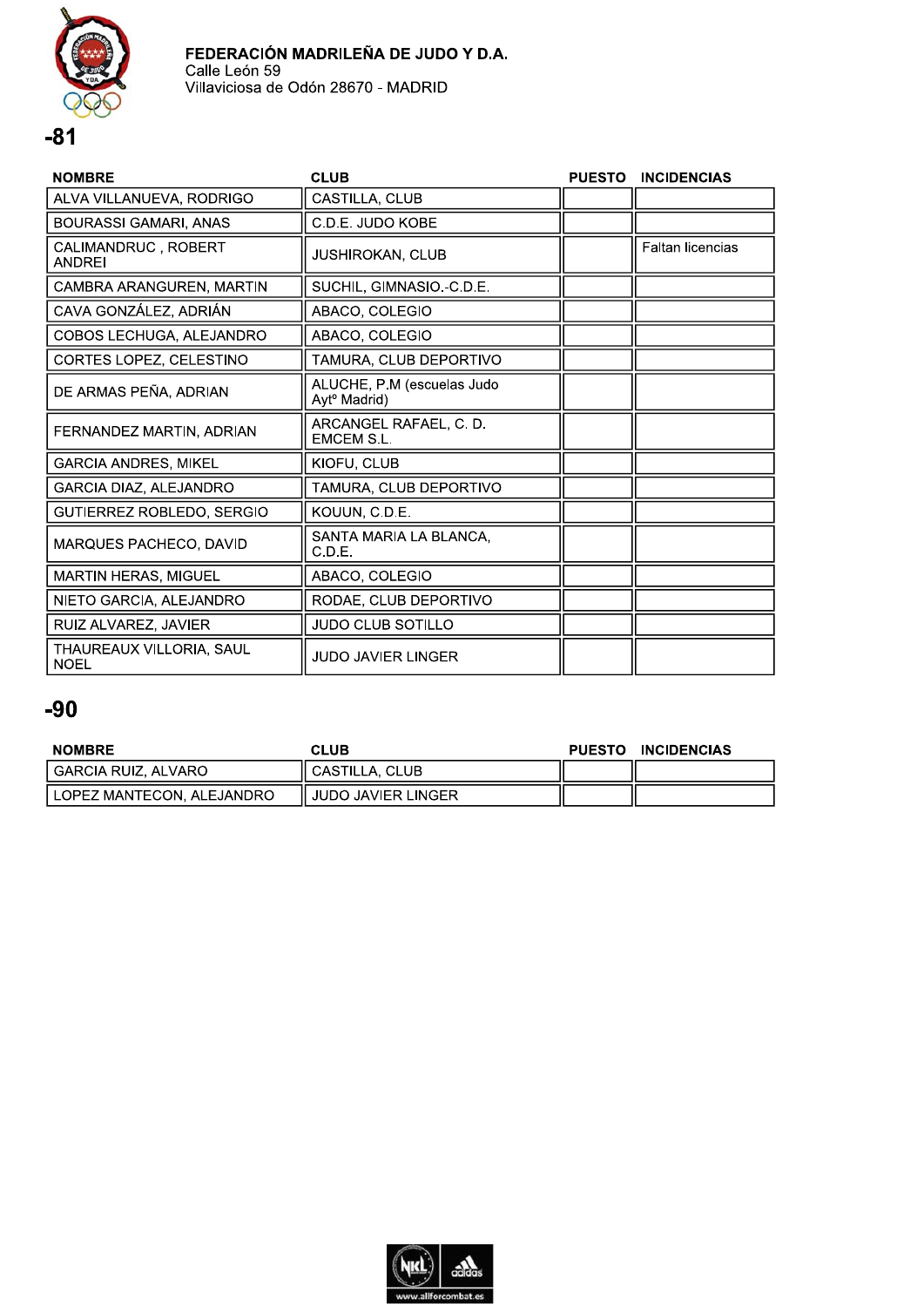

## JJMM AYTO. DE MADRID ZONA 1 CADETE FEMENINO

#### Cadete - Judo CDM Francisco Fernández Ochoa Madrid 12/03/2022

# $+70$

| <b>NOMBRE</b>          | <b>CLUB</b>           | PUESTO INCIDENCIAS |
|------------------------|-----------------------|--------------------|
| CABANAS DIAZ. CRISTINA | II C.D.E. JUDO KOBE I |                    |
| MUÑOZ MILLANES, DIANA  | l LA DEHESA. SAD CDSL |                    |
| VICO RODRIGUEZ, CARLA  | i JUDO JAVIER LINGER  |                    |

### $-44$

| <b>NOMBRE</b>                           | <b>CLUB</b>                           | <b>PUESTO</b> | <b>INCIDENCIAS</b> |
|-----------------------------------------|---------------------------------------|---------------|--------------------|
| FERRANDIS REDONDO, CLAUDIA              | <b>BUSHIDOKWAI, CLUB</b>              |               |                    |
| <b>GAMBI DE LA FUENTE,</b><br>ALEJANDRA | TAMURA, CLUB DEPORTIVO                |               |                    |
| <b>GARCIA TORRES, SILVIA</b>            | C.D.E. JUAN DE LA<br>CIERVA/ESPINILLO |               |                    |
| RUIZ MARIN, CLAUDIA                     | SUCHIL, GIMNASIO.-C.D.E.              |               |                    |
| TORIBIO MONTERO, VALERIA                | SESEÑA C.D.E.                         |               |                    |
| <b>USERO RUBIO, ALBA</b>                | SESEÑA C.D.E.                         |               |                    |

# $-48$

| <b>NOMBRE</b>          | <b>CLUB</b>              | <b>PUESTO</b> | <b>INCIDENCIAS</b> |
|------------------------|--------------------------|---------------|--------------------|
| CHAKORIS OÑATE, ITZIAR | <b>JUDO CLUB SOTILLO</b> |               |                    |
| LANCHAS GARCIA, ALMA   | KOUUN, C.D.E.            |               |                    |
| LIMON TAMARGO, ANDREA  | <b>BUSHIDOKWAI, CLUB</b> |               |                    |
| MERINO GOMEZ, CELIA    | <b>JUSHIROKAN, CLUB</b>  |               | Faltan licencias   |
| SURUR HERNANDEZ, LEYRE | JUDO CLUB SOTILLO        |               |                    |

| <b>NOMBRE</b>                          | <b>CLUB</b>                                    | <b>PUESTO</b> | <b>INCIDENCIAS</b> |
|----------------------------------------|------------------------------------------------|---------------|--------------------|
| ARCONES MONTENEGRO, MARIA<br>DEL ROCIO | <b>JUDO CLUB SOTILLO</b>                       |               |                    |
| DE ANDRES RAMIREZ, LAURA               | KIOFU, CLUB                                    |               | Faltan licencias   |
| DIAZ JIMENEZ, RUTH                     | C.D. SAGE - SANTA GEMA                         |               |                    |
| GONZALEZ GONZALEZ, INES                | CECILIA BLANCO, AGRUPACION<br><b>DEPORTIVA</b> |               |                    |
| MANZANO CISNEROS, EVA                  | <b>BUSHIDOKWAI, CLUB</b>                       |               |                    |
| PICAPIEDRA GARCÍA, ELENA               | KOUUN, C.D.E.                                  |               |                    |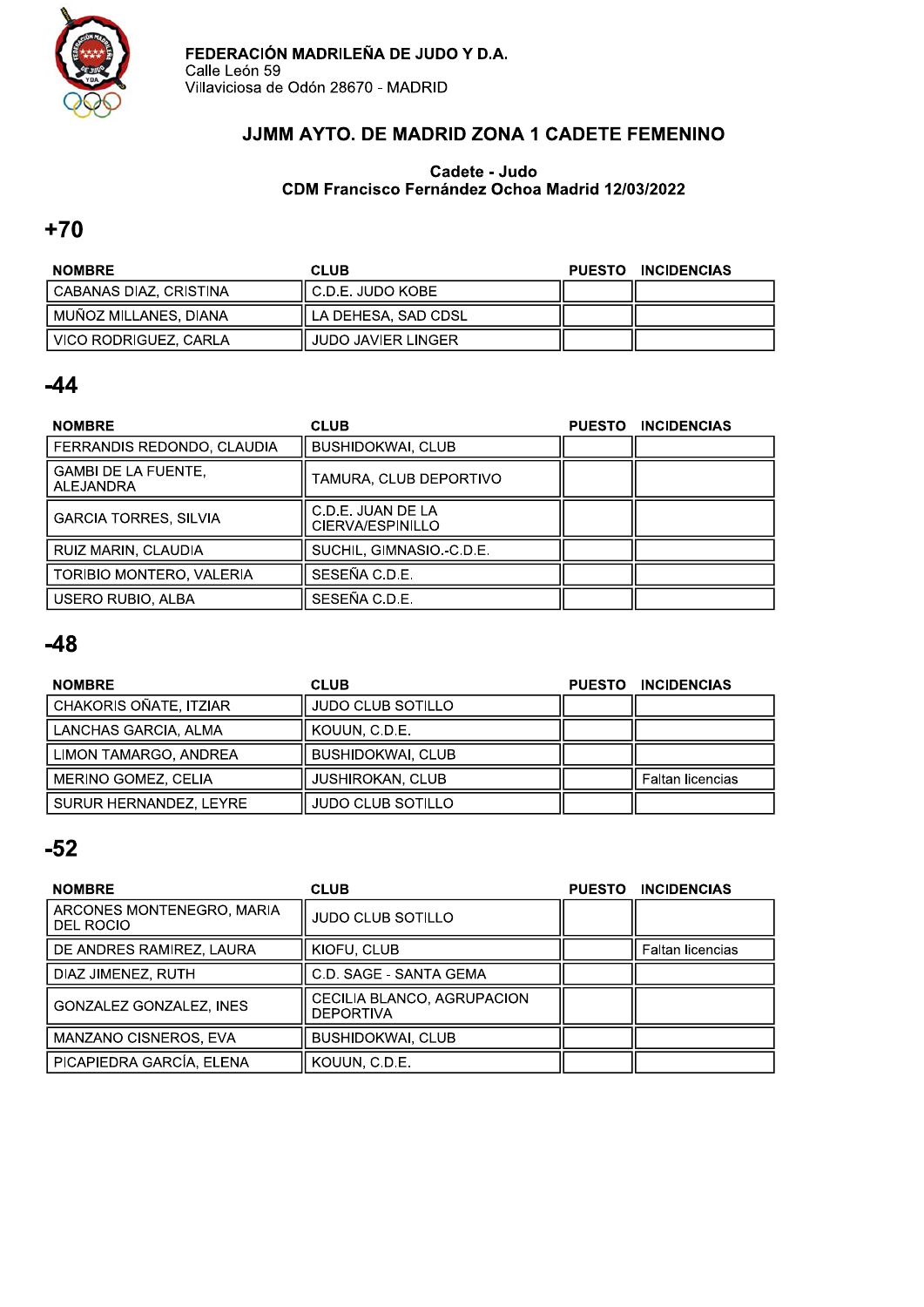

| <b>NOMBRE</b>                         | <b>CLUB</b>               | <b>PUESTO</b> | <b>INCIDENCIAS</b> |
|---------------------------------------|---------------------------|---------------|--------------------|
| ARMENTEROS VILLALBA, JUDIT            | TENDO, GIMNASIO           |               |                    |
| BARRAL PÉREZ, SILVIA                  | COLEGIO TRES OLIVOS       |               |                    |
| BONILLA GÓMEZ, LUCÍA                  | <b>BUDOKAN, CLUB</b>      |               |                    |
| CARRASCO DE FRUTOS, Mª DE<br>LA PEÑA  | JUDO JAVIER LINGER        |               |                    |
| CORNEJO LANZO, AINOHA                 | COLEGIO TRES OLIVOS       |               |                    |
| DIAZ MERA, ZOE                        | REI, GIMNASIO.- C.D.E.    |               |                    |
| HERRERA ZAZO, ANGELA                  | ABACO, COLEGIO            |               | Faltan licencias   |
| LYSOGOR CHERKESOVA,<br><b>NATALIA</b> | JUDO CLUB SOTILLO         |               |                    |
| <b>MAZUECOS REILLO, PALOMA</b>        | SUCHIL, GIMNASIO.-C.D.E.  |               |                    |
| MORALES FERNANDEZ, SOFIA              | VICENTE DEL BOSQUE C.D.M. |               |                    |
| PINA ROLDAN, MARIA                    | LA DEHESA. SAD CDSL       |               |                    |
| TERCERO CUESTA, CELIA                 | SUCHIL, GIMNASIO.-C.D.E.  |               |                    |
| TORRES IBARCENA, ISABEL               | <b>JUDO CLUB SOTILLO</b>  |               |                    |

# $-63$

| <b>NOMBRE</b>                                    | <b>CLUB</b>              | <b>PUESTO</b> | <b>INCIDENCIAS</b> |
|--------------------------------------------------|--------------------------|---------------|--------------------|
| <b>BADIU, MARIA</b>                              | KOUUN, C.D.E.            |               |                    |
| <b>GARCIA-PATOS MATEO, MARIA</b>                 | SUCHIL, GIMNASIO.-C.D.E. |               |                    |
| HREBENYK, OLENA SUZANNA                          | <b>BUSHIDOKWAI, CLUB</b> |               |                    |
| <b>MARTINEZ DE RITUERTO</b><br>MORILLAS, BEATRIZ | <b>JUDO CLUB SOTILLO</b> |               |                    |
| PUENTE MIRANDA, CARMEN                           | <b>BUSHIDOKWAI, CLUB</b> |               |                    |

| <b>NOMBRE</b>                               | <b>CLUB</b>                                    | PUESTO INCIDENCIAS |
|---------------------------------------------|------------------------------------------------|--------------------|
| DE LA CRUZ VARAS. LOLA                      | COLEGIO TRES OLIVOS                            |                    |
| DEL AMA MADRIGAL, LAURA                     | <b>BUSHIDOKWAI, CLUB</b>                       |                    |
| <b>GARCIMARTÍN LIÉBANA,</b><br><b>BERTA</b> | KOUUN, C.D.E.                                  |                    |
| LOPEZ MOLINA, LAURA                         | CECILIA BLANCO, AGRUPACION<br><b>DEPORTIVA</b> |                    |
| NETO ROMERO, NURIA                          | C.D.E. JUDO PALOMARES                          |                    |
| PALENZUELA GARRIDO, CARMEN                  | <b>JUDO CLUB SOTILLO</b>                       |                    |
| RODRIGUEZ LARGO, CRISTINA                   | C.D.E. JUAN DE LA<br>CIERVA/ESPINILLO          |                    |

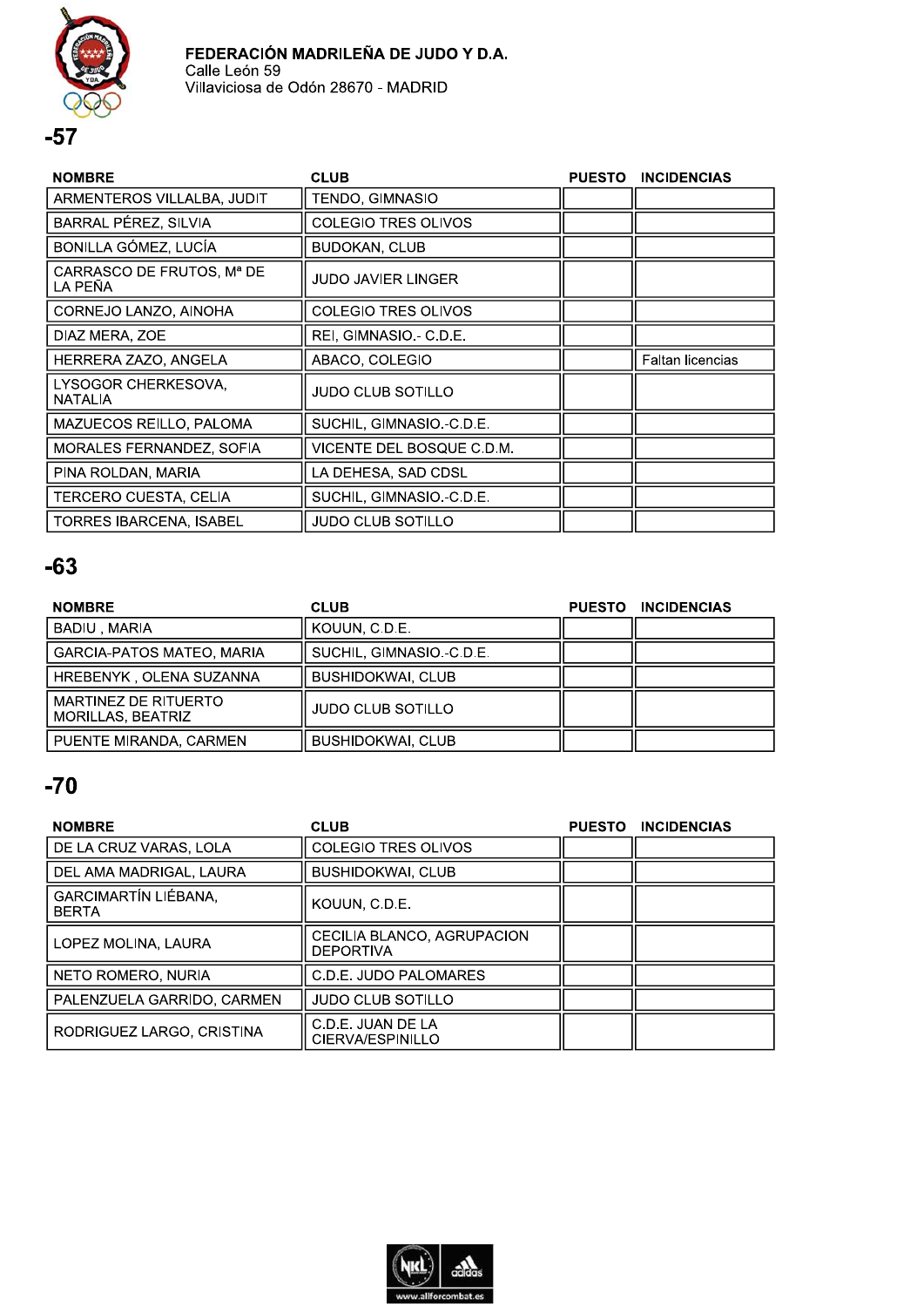

### LISTADO DE PARTICIPANTES DE JJMM AYTO. DE MADRID INICIACIÓN INFANTIL MASCULINO

| Nombre                                          |             |       | Orden Peso Kg Puesto | Club                                 | Autonomía |
|-------------------------------------------------|-------------|-------|----------------------|--------------------------------------|-----------|
| ALVAREZ PARDO, HUGO                             |             | $-38$ |                      | EL VALLE, CLUB DEPORTIVO ELEMENTAL   |           |
| ANAYA AGUILAR, LUCAS                            | $\Omega$    | $-60$ |                      | C.D. SAGE - SANTA GEMA               |           |
| AQUINO SAN MILLAN, HECTOR                       |             | $-55$ |                      | <b>BUSHIDOKWAI, CLUB</b>             |           |
| BENIMRAN MARIN, HAMZA                           |             | $-50$ |                      | TAMURA, CLUB DEPORTIVO               |           |
| <b>BUENO CURBERA, IAGO</b>                      | 0           | -60   |                      | SAMOGA CLUB FUENCARRAL EL PARDO      |           |
| CAMACHO KUNSCH, LEONARDO JEAN                   |             | -46   |                      | TAMURA, CLUB DEPORTIVO               |           |
| CELEMÍN GARCÍA, MARIO                           | 0           | $-55$ |                      | CLUB DE JUDO NEWTON                  |           |
| CERRADA CABRERA, JAVIER                         |             | $-60$ |                      | EL VALLE, CLUB DEPORTIVO ELEMENTAL   |           |
| DE ANDRES JIMENEZ, LUIS ANGEL                   |             | $+66$ |                      | MULTISPORT, CLUB DEPORTIVO ELEMENTAL |           |
| DE MINGO MOREIRAS, NAHUEL                       | 0           | -60   |                      | <b>JUSHIROKAN, CLUB</b>              |           |
| ESCAMILLA RUBIO, IVAN                           |             | $-66$ |                      | MULTISPORT, CLUB DEPORTIVO ELEMENTAL |           |
| ESPAÑOL LOSADA, MARIO                           |             | $-42$ |                      | SUCHIL, GIMNASIO.-C.D.E.             |           |
| GARCIA ARROYO, SANTIAGO                         | $\Omega$    | $-55$ |                      | C.D.E. JUDO LORENZO                  |           |
| GARCIA LLORENTE, RUBÉN                          |             | $+66$ |                      | MORATALAZ Polideportivo Municipal    |           |
| GARCIA-CARO DURAN, PABLO                        | 0           | $-55$ |                      | OKAMI, C.D.E (Colegio Santa Rita)    |           |
| GONZALEZ GONZALEZ, RUBEN                        |             | $-55$ |                      | KOUUN, C.D.E.                        |           |
| GONZALO SANCHEZ, ADRIÁN                         | $\mathbf 0$ | $+66$ |                      | CECILIA BLANCO, AGRUPACION DEPORTIVA |           |
| HERNANDEZ SAEZ, JESUS                           |             | -60   |                      | <b>BUDOKAN, CLUB</b>                 |           |
| KRAJEWSKI PEÑALBA, MATEO                        | 0           | -42   |                      | SUCHIL, GIMNASIO.-C.D.E.             |           |
| LOPEZ MORENO, ANTON                             |             | $+66$ |                      | KOUUN, C.D.E.                        |           |
| MARTIN FERNANDEZ, MATEO                         | 0           | $-38$ |                      | JUDO JAVIER LINGER                   |           |
| MARTINEZ VELEZ, ALEJANDRO                       | 0           | -60   |                      | C.D.E. JUDO LORENZO                  |           |
| MORENO INVARATO, MIGUEL                         |             | $-50$ |                      | <b>BUSHIDOKWAI, CLUB</b>             |           |
| MUÑOZ GIL, ALONSO                               |             | $-42$ |                      | EL VALLE, CLUB DEPORTIVO ELEMENTAL   |           |
| NAVARRO MOREIRA, IVAN                           | 0           | $-42$ |                      | SUCHIL, GIMNASIO.-C.D.E.             |           |
| PEIDRO CANO, GONZALO                            |             | $-55$ |                      | KOUUN, C.D.E.                        |           |
| POPINOT, NIMA                                   |             | $-38$ |                      | SUCHIL, GIMNASIO.-C.D.E.             |           |
| RIESCO FERRERO, DANIEL                          |             | $-50$ |                      | MULTISPORT, CLUB DEPORTIVO ELEMENTAL |           |
| SÁNCHEZ IZQUIERDO, ERIC                         | 0           | $-42$ |                      | COLEGIO TRES OLIVOS                  |           |
| SANCHEZ OSSA, DAMIAN ALEJANDRO                  | 0           | $+66$ |                      | JUSHIROKAN, CLUB                     |           |
| SIERRA CASERO, HUGO                             | 0           | -50   |                      | PERU, CLUB DEPORTIVO ELEMENTAL       |           |
| SIMARRO DA SILVA, IAN                           |             | +66   |                      | KOUUN, C.D.E.                        |           |
| TCHINTCHARAULI EGRISELASHVILI,<br><b>DAVITH</b> | $\mathbf 0$ | -46   |                      | C.D.E. JUDO KOBE                     |           |
| UGARTE RODADO, EDUARDO                          | 0           | $-38$ |                      | JUDO CLUB AYALA, C.D.E.              |           |
| URÍA MORÁN, MIGUEL NICOLAS                      |             | $-50$ |                      | ALAMEDA DE OSUNA, COLEGIO. C.D.      |           |
| VIVANCO NUÑEZ, PABLO                            | 0           | $-38$ |                      | JUDO CLUB AYALA, C.D.E.              |           |
| YUSTE CABRERO, IVAN                             | 0           | -60   |                      | C.D.E. JUDO LORENZO                  |           |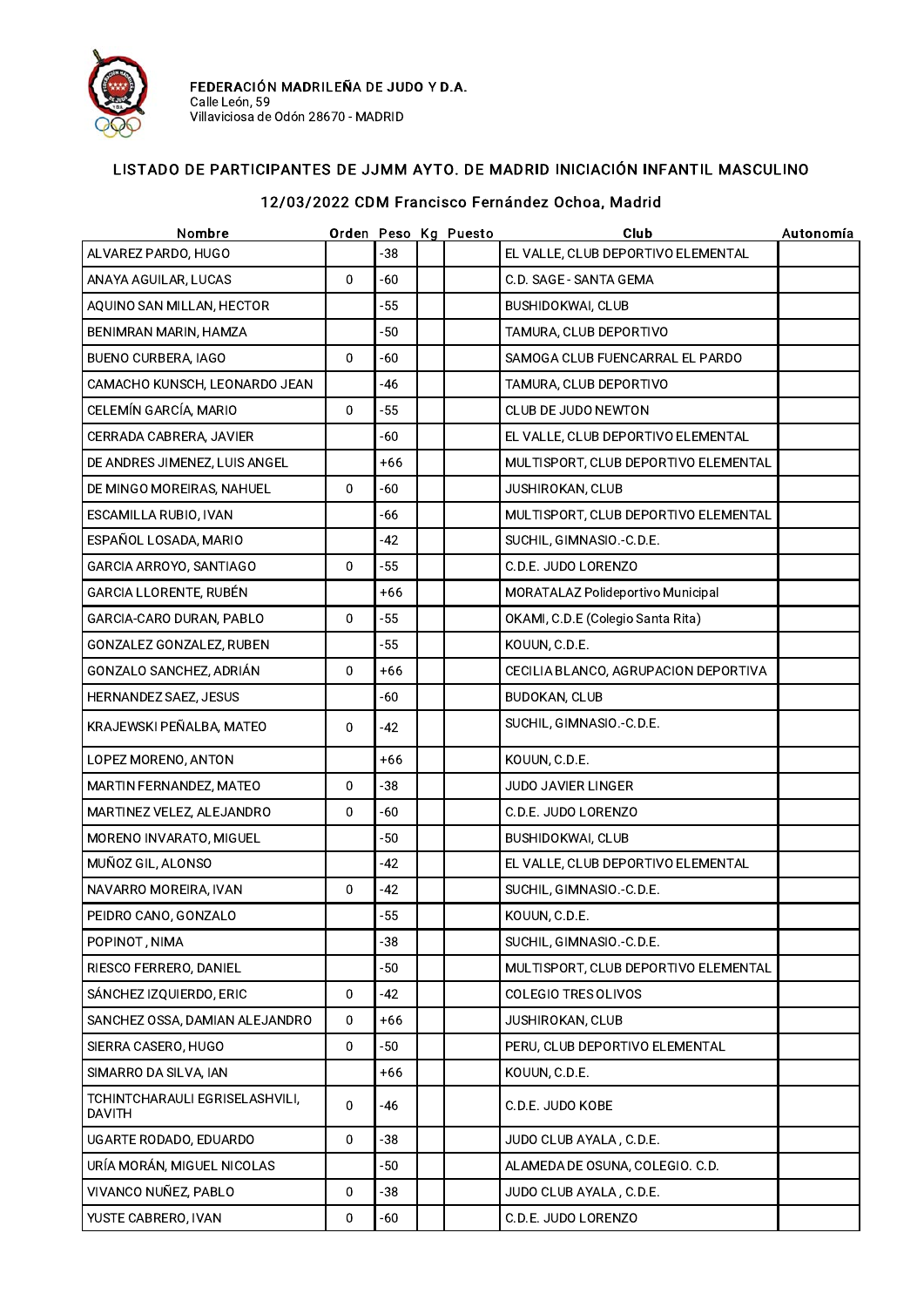

#### LISTADO DE PARTICIPANTES DE JJMM AYTO. DE MADRID INICIACIÓN INFANTIL FEMENINO

| Nombre                         |       | Orden Peso Kg Puesto | Club                               | Autonomía |
|--------------------------------|-------|----------------------|------------------------------------|-----------|
| ALIAGA MERINO, MARTA           | $-44$ |                      | CLUB DE JUDO NEWTON                |           |
| ALVAREZ RAZ, RAQUEL            | $-52$ |                      | EL VALLE, CLUB DEPORTIVO ELEMENTAL |           |
| BRAVO MELÉNDEZ, DUNA           | $-48$ |                      | KOUUN, C.D.E.                      |           |
| CABALLERO GALLARDO, ADARA      | -44   |                      | SAMOGA CLUB FUENCARRAL EL PARDO    |           |
| CASERO FERNANDEZ, ESTRELLA     | $-63$ |                      | SESEÑA C.D.E.                      |           |
| CLEMENTE TERRON, DANIELA       | $-57$ |                      | <b>BUDOKAN, CLUB</b>               |           |
| CUEVAS MUÑOZ-TORRERO, SARA     | $-57$ |                      | KOUUN, C.D.E.                      |           |
| DELGADO STADLER, IRIA          | $-52$ |                      | KOUUN, C.D.E.                      |           |
| ESPINA DIEZ, CELIA             | $-48$ |                      | SAMOGA CLUB FUENCARRAL EL PARDO    |           |
| <b>GARCIA ALVAREZ, CARLOTA</b> | -36   |                      | JUDO CLUB AYALA, C.D.E.            |           |
| <b>GARCIA NAVAS, SARA</b>      | $-44$ |                      | C.D.E. JUDO LORENZO                |           |
| HERNÁNDEZ REBOLLAR, LUCIA      | $-40$ |                      | C.D.E. JUDO KOBE                   |           |
| HERNÁNDEZ GONZÁLEZ, INÉS       | -63   |                      | <b>JUSHIROKAN, CLUB</b>            |           |
| PREGO SERNA, CAYETANA          | $-63$ |                      | <b>JUSHIROKAN, CLUB</b>            |           |
| RODRÍGUEZ CANO, ANDREA         | $+63$ |                      | BUSHIDO, GIMNASIO. C.D.E.          |           |
| RODRIGUEZ HERRERO, ANA         | $+63$ |                      | <b>BUDOKAN, CLUB</b>               |           |
| RODRIGUEZ NAVARRO, JULIA       | $-44$ |                      | COLEGIO TRES OLIVOS                |           |
| RUIZ DE ALEGRIA SANCHEZ, CELIA | $-57$ |                      | SUCHIL, GIMNASIO.-C.D.E.           |           |
| SODER GONZALEZ, CANDELA        | $-36$ |                      | <b>BUSHIDOKWAI, CLUB</b>           |           |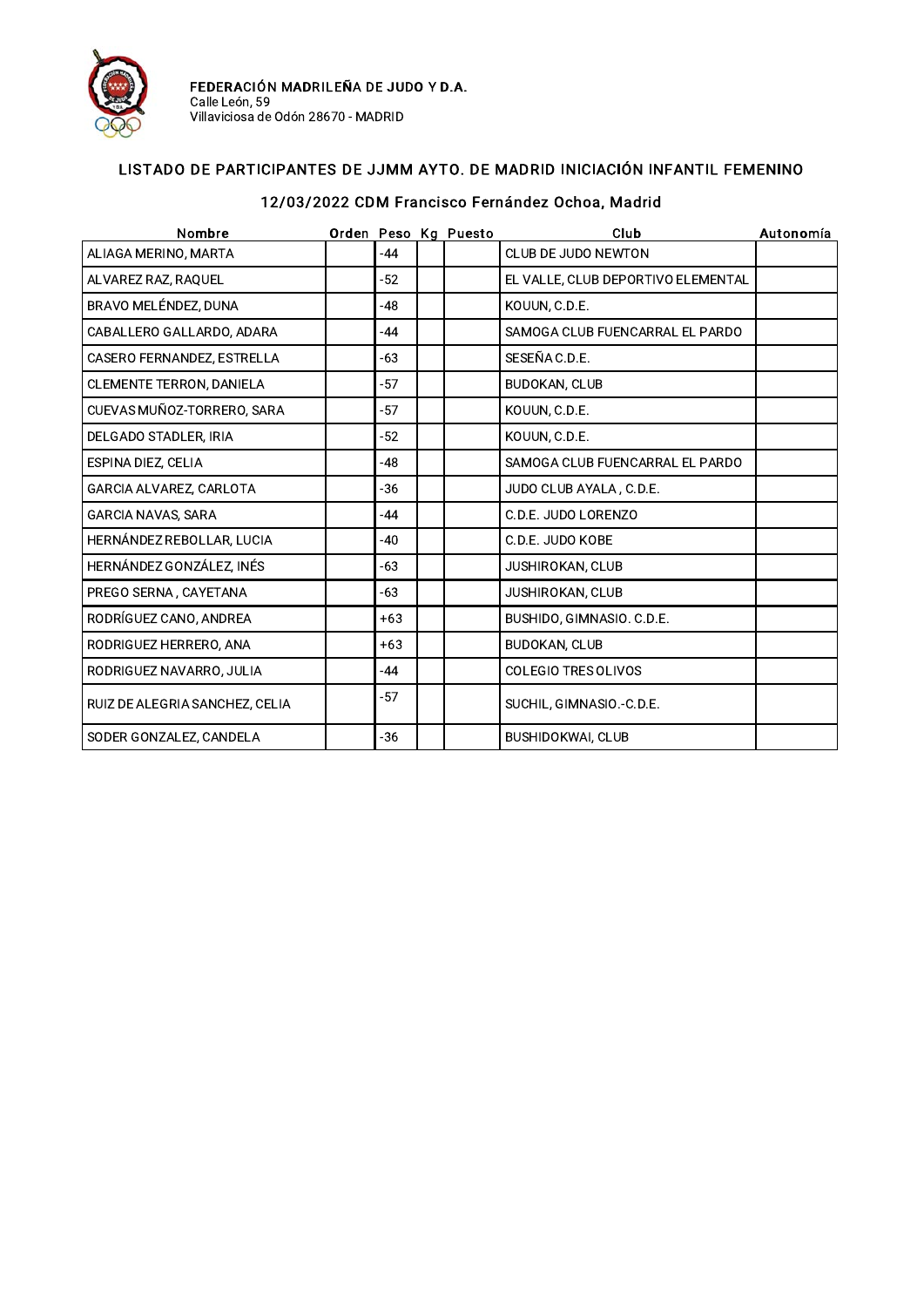

#### LISTADO DE PARTICIPANTES DE JJMM AYTO. DE MADRID INICIACIÓN CADETE MASCULINO

| Nombre                              |       | Orden Peso Kg Puesto | Club                               | Autonomía |
|-------------------------------------|-------|----------------------|------------------------------------|-----------|
| ALBARRAN PRISACARIU, SERGIO         | $-60$ |                      | OKAMI, C.D.E (Colegio Santa Rita)  |           |
| ALMONACID ALAMEDA, FRANCISCO        | -50   |                      | KOUUN, C.D.E.                      |           |
| BELHADJ SOUMAR, RAYAN               | $-60$ |                      | BUSHIDO, GIMNASIO. C.D.E.          |           |
| CLEMENTE REATEGUI, MATEO            | -60   |                      | KOUUN, C.D.E.                      |           |
| CRUZ FREITAS, PEDRO MANUEL          | $-55$ |                      | ALAMEDA DE OSUNA, COLEGIO. C.D.    |           |
| DEL CASTILLO GONZALEZ, HUGO         | $-60$ |                      | EL VALLE, CLUB DEPORTIVO ELEMENTAL |           |
| DELGADO ESTEBAN, JAVIER             | $-60$ |                      | ABACO, COLEGIO                     |           |
| DEMERA CHAVEZ, AARON                | -81   |                      | KOUUN, C.D.E.                      |           |
| DIETTA MASEGOSA, MARCOS             | -66   |                      | KOUUN, C.D.E.                      |           |
| DUMITRU, ANTONIO                    | $-90$ |                      | BUSHIDO, GIMNASIO. C.D.E.          |           |
| FERNANDEZ SUAREZ, MIGUEL ANGEL      | $-55$ |                      | ABACO, COLEGIO                     |           |
| FREIRE LORENZO, FERNANDO<br>ANTONIO | $-50$ |                      | EL VALLE, CLUB DEPORTIVO ELEMENTAL |           |
| GUILLáN VALDéS, ÁLVARO              | $-50$ |                      | SUCHIL, GIMNASIO.-C.D.E.           |           |
| JUEZ OVIEDO, FERNANDO OVIEDO        | $-55$ |                      | JUDO CLUB AYALA, C.D.E.            |           |
| LUJAN SANCHEZ, JAIME                | $-90$ |                      | CASTILLA, CLUB                     |           |
| MARTÍN RODRÍGUEZ, ARMANDO JESÚS     | $-55$ |                      | C.D.E. JUAN DE LA CIERVA/ESPINILLO |           |
| PEREZ KANEKO, KOJI                  | $-66$ |                      | KING'S COLLEGE                     |           |
| RAMIREZ ZARZA, JAIME                | $-55$ |                      | KOUUN, C.D.E.                      |           |
| SANCHEZ RODRIGUEZ, CESAR JESUS      | -90   |                      | BUSHIDOKWAI, CLUB                  |           |
| SANTANA CRESPO, DAVID               | $-66$ |                      | EL VALLE, CLUB DEPORTIVO ELEMENTAL |           |
| SERRANO ALONSO, DANIEL              | -81   |                      | C.D.E. JUDO KOBE                   |           |